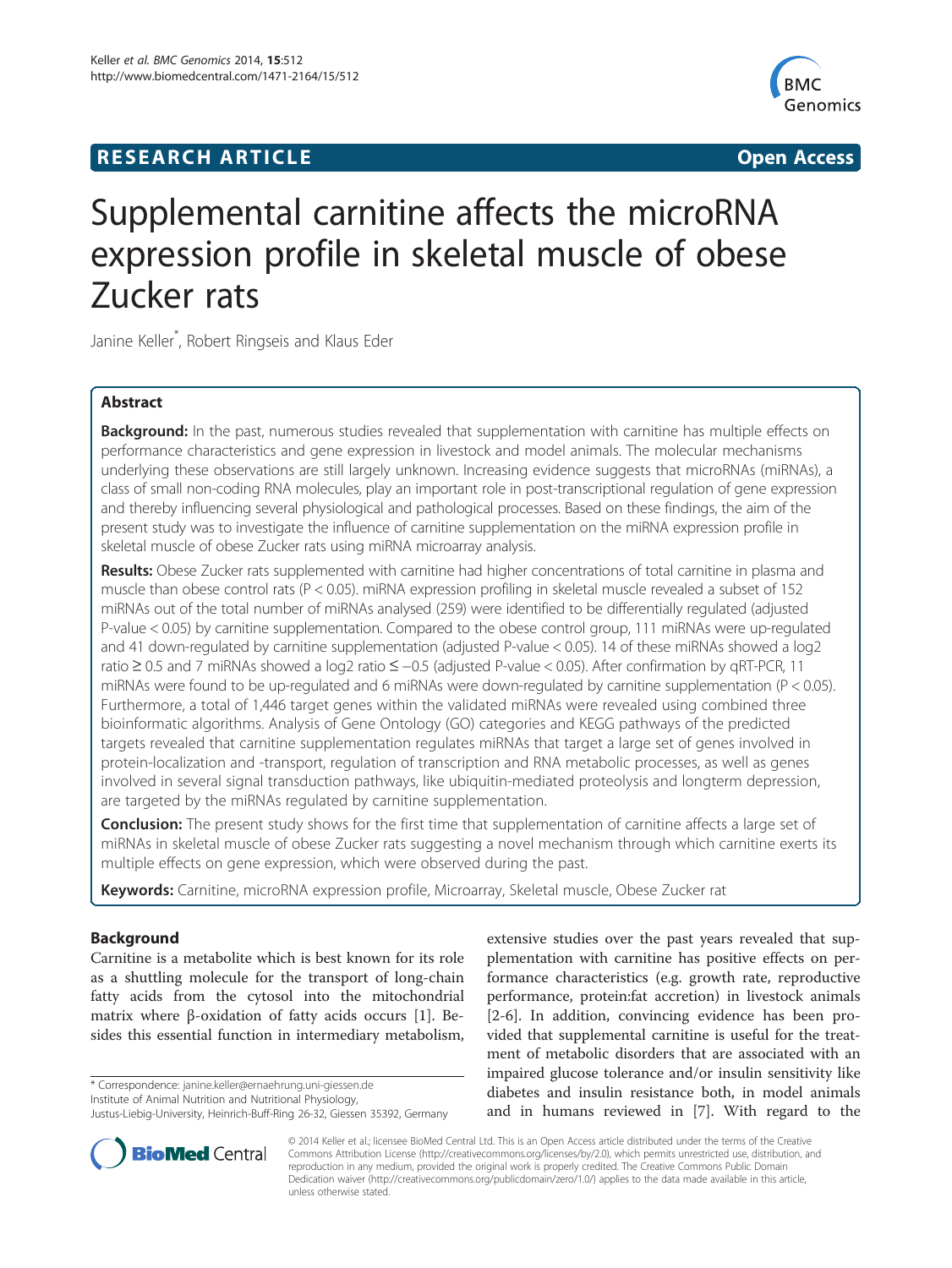mechanisms underlying the beneficial effects of carnitine it has been shown that carnitine supplementation alters the expression of a large number of genes involved in important metabolic pathways, like glucose uptake and oxidation, fatty acid oxidation and protein degradation as well as critical signalling pathways, like the IGF-1/ PI3K/Akt pathway, in liver and/or skeletal muscle [[8-11](#page-14-0)], which may explain at least partially the abovementioned effects in livestock and model animals and humans. However, the exact molecular mechanisms how supplemental carnitine alters gene expression in tissues are largely unknown.

Increasing evidence suggests that microRNAs (miRNAs), a class of small non-coding RNA molecules (~22 nucleotides), play an important role in post-transcriptional regulation of gene expression and thereby influence a large number of physiological processes including differentiation, proliferation, apoptosis and immune response, but also metabolic processes, like glucose and lipid metabolism [[12](#page-14-0)-[14\]](#page-14-0). After maturation of the initially transcribed, socalled primary miRNAs to the single-stranded mature form, miRNAs are loaded into the RNA-induced silencing complex (RISC), which subsequently interacts with the miRNA recognition element (MRE) especially in the 3' untranslated region (3'UTR) of the corresponding mRNA (target mRNA) [[13,15-17](#page-14-0)]. The kind of binding and the involved proteins determine the further fate of the target mRNAs, whose translation is either repressed or which are degraded [[18,19\]](#page-14-0), thereby leading to downregulation of gene expression. Less commonly, miRNAs can also up-regulate gene expression [[20\]](#page-14-0). Noteworthy, single miRNAs can regulate the expression of hundreds of protein coding target mRNAs and, conversely, the expression of a single gene can be regulated by multiple miRNAs, indicating the complexity of miRNA-mRNA interrelationship and the great regulatory potential of miRNAs [\[13,21](#page-14-0),[22\]](#page-14-0).

Up to now, several experiments and clinical analysis have been published demonstrating an altered miRNA expression profile and a modified phenotype due to an altered translation of target mRNAs in response to different pathologies [\[23-26](#page-14-0)] or pharmacologic treatment [[27\]](#page-14-0). In contrast, only few studies have evaluated the influence of dietary factors, such as high-cholesterol diet [[28\]](#page-14-0) or conjugated linoleic acids [\[29](#page-14-0)], on the miRNA expression profile and its impact on gene expression in model or livestock animals. In a recent study, we could demonstrate that carnitine supplementation has beneficial effects in obese Zucker rats [\[30](#page-14-0)] - an established genetic model of obesity, metabolic syndrome and diabetes. The beneficial effect of carnitine supplementation was evident by the observation that the obesity-induced impairment of carnitine status and metabolic disturbances (mitochondrial dysfunction, impaired fatty acid

oxidation, elevated plasma levels of triacylglycerides and non-esterified fatty acids) were significantly improved or even normalized [[30](#page-14-0)]. The normalization of metabolic disturbances in obese Zucker rats due to carnitine supplementation was accompanied by an up-regulation of genes involved in carnitine uptake, fatty acid transport and uptake, β-oxidation, glucose uptake and glycolysis, and a fiber switch from type II to type I in skeletal muscle compared to non-supplemented Zucker rats [[30\]](#page-14-0). In light of the important role of miRNAs for regulating gene expression, it is likely that at least some of these profound changes in gene expression in obese Zucker rats due to carnitine supplementation were mediated by altering miRNA expression in skeletal muscle. To our knowledge it has not been studied yet whether dietary carnitine influences miRNA expression. Therefore, the aim of the present study was to investigate the hypothesis that carnitine supplementation influences the miRNA expression profile in skeletal muscle of obese Zucker rats by using a miRNA microarray.

## Results

#### Growth performance

Initial and final body weights after 28 days as well as daily body weight gains did not differ between the obese control group  $(367 \pm 11, 507 \pm 18, \text{ and } 5.00 \pm 0.54 \text{ g}, \text{ respectively})$ and the obese carnitine group  $(375 \pm 18, 520 \pm 19,$  and  $5.18 \pm 0.34$  g, respectively) (mean  $\pm$  SD, n = 6). Feed intake and feed conversion ratio also did not differ between the obese control group  $(25.6 \pm 1.4 \text{ g/d} \text{ and } 5.14 \pm 0.34 \text{ g})$ feed/g body weight gain, respectively) and the obese carnitine group  $(26.4 \pm 3.0 \text{ g/d} \text{ and } 5.12 \pm 0.74 \text{ g feed/g})$ body weight gain) (mean  $\pm$  SD, n = 6).

#### Carnitine concentrations in plasma and skeletal muscle

As shown in Figure [1,](#page-2-0) obese Zucker rats fed the diet supplemented with carnitine had higher concentrations of free-, acetyl- and total carnitine in plasma and skeletal muscle than those of the control group  $(P < 0.05)$ .

#### miRNA expression profiling in skeletal muscle of obese Zucker rats

To investigate the effect of supplemental carnitine on the muscle expression of miRNAs in obese Zucker rats, we conducted miRNA microarray analysis using miR-CURY LNA™ microRNA Array (7th Gen). According to this miRNA profiling, 152 out of the total 259 miRNAs analyzed were identified to be differentially regulated (adjusted P-value < 0.05) by carnitine supplementation. Compared to the obese control group, 111 miRNAs were up-regulated and 41 down-regulated by carnitine supplementation (adjusted P-value < 0.05). Group-specific signal intensities are shown in Figure [2](#page-3-0) and listed separately in Additional file [1:](#page-13-0) Table S1 with log2 ratios and fold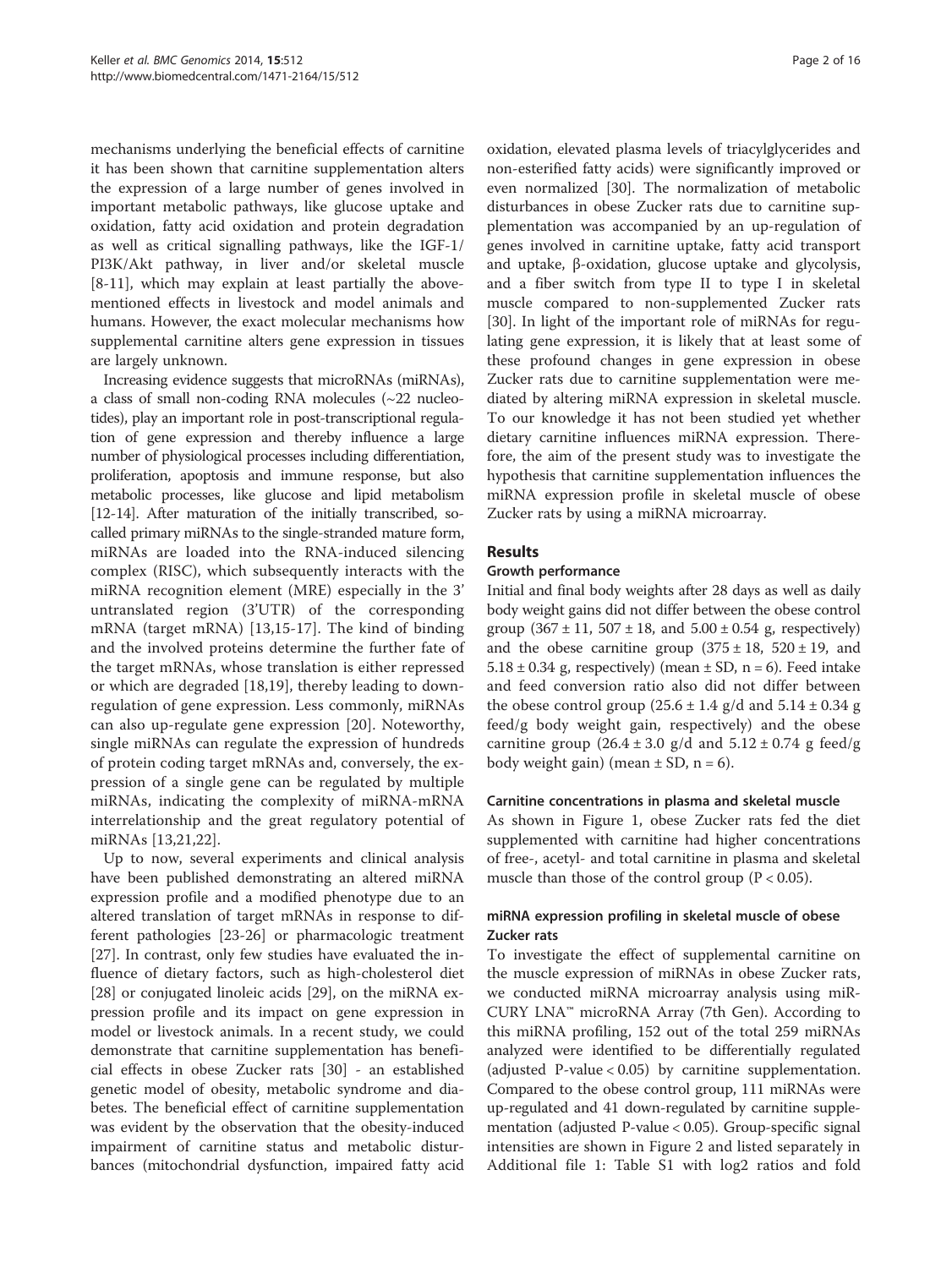<span id="page-2-0"></span>Keller et al. BMC Genomics 2014, 15:512 **Page 3 of 16** Page 3 of 16 http://www.biomedcentral.com/1471-2164/15/512

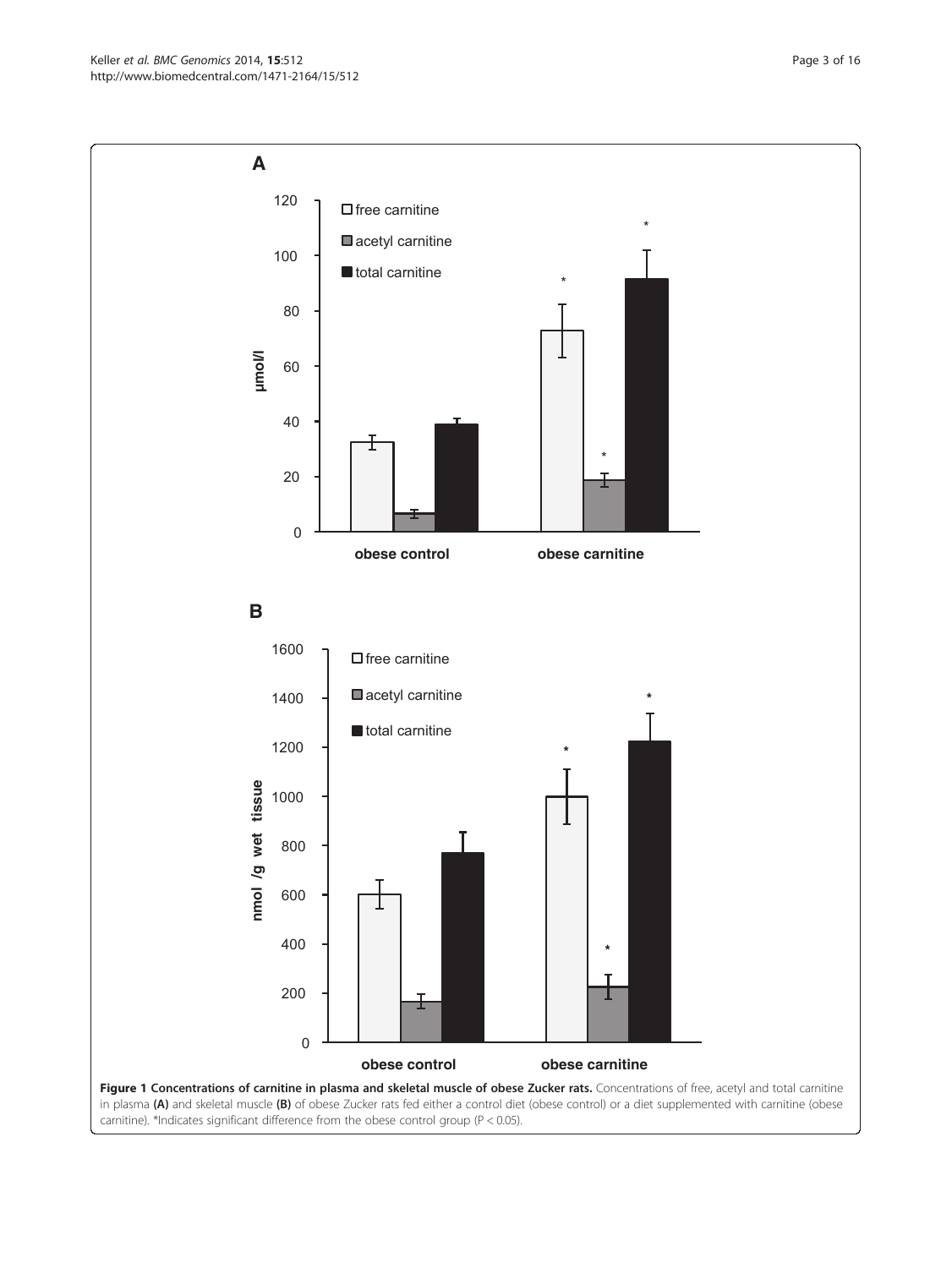<span id="page-3-0"></span>

Figure 2 Heat map and unsupervised hierarchical cluster analysis of the differentially expressed miRNAs in skeletal muscle of obese Zucker rats by supplemental carnitine. The clustering was provided by Exiqon Services (Denmark) and carried out using the complete-linkage method together with the euclidean distance measure. Differentially expressed miRNAs chosen with an adjusted P-value < 0.05. Each row represents an individual miRNA and each column represents a sample. The miRNA clustering tree is shown on the left. The color scale illustrates the relative expression level of miRNAs. Red color represents an expression level below the reference channel, and green color represents expression higher than the reference. The codes on the legend are log2-transformed values.

changes. 14 of these miRNAs showed a log2 ratio  $\geq 0.5$ and 7 miRNAs showed a log2 ratio ≤ −0.5 (adjusted Pvalue < 0.05). A detailed list of these miRNAs and their respective log2 ratios and fold changes as well as adjusted P-values can be found in Table [1](#page-4-0). The distribution of group specific signal intensities of these 21 differentially expressed miRNAs with adjusted P-value < 0.05 are shown in Figure [3.](#page-5-0)

## Validation of the most differentially expressed miRNAs by qRT-PCR

To validate the microarray data, we performed qRT-PCR to quantify the expression of the 21 most differentially expressed miRNAs. As shown in Table [2,](#page-6-0) the expression patterns of these miRNAs detected by qRT-PCR were consistent with the microarray data. Among these 21 differentially expressed miRNAs, 17 (miR-10b-5p, miR-223-3p, miR-208a-5p, miR-434-3p, miR-190a-5p, miR-30d-5p, miR-347, miR-493-5p, miR-29a-5p, miR-451-5p, miR-190b-5p, miR-466c-5p, miR-883-5p, miR-466b-1- 3p, miR-21-3p, miR-3596c, miR3584-3p) were proven significant  $(P < 0.05)$  by qRT-PCR, one (miR-487b-3p) had a tendency to be significant  $(P = 0.06)$ , and three (miR-138-2-3p, miR-1188-3p, miR-665) were not confirmed to be significant (Table [2](#page-6-0)). Only the 17 significantly validated differentially expressed miRNAs, which were proven significant by qRT-PCR, were used for the subsequent target prediction and functional analysis.

## Target prediction of the significantly validated differentially expressed miRNAs and functional analysis

We performed target prediction for the 17 significantly validated differentially expressed miRNAs (shown in Table [2\)](#page-6-0) to identify the influence of carnitine supplementation on potential target mRNAs in skeletal muscle of obese Zucker rats by combining the results from three online free available algorithms. According to this, a total of 868 and 578 target genes were identified for the 11 up-regulated and 6 down-regulated miRNAs, respectively. Data are shown in Additional file [2:](#page-13-0) Table S2. To elucidate the biological functions of the predicted targets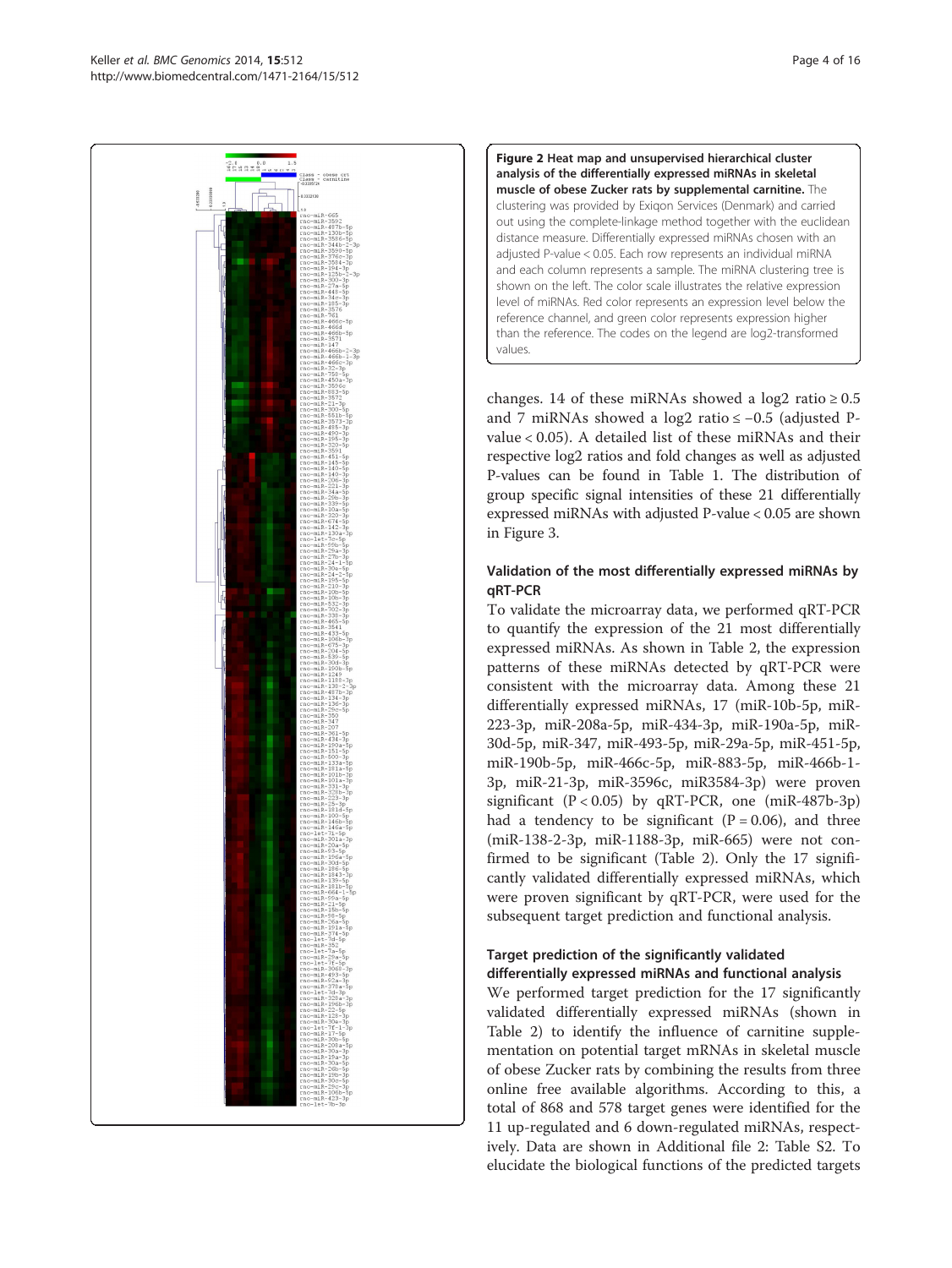<span id="page-4-0"></span>Table 1 Most strongly up-regulated (log2 Ratio ≥ 0.5) and down-regulated (log2 Ratio ≤ −0.5) miRNAs in skeletal muscle of Zucker rats by supplemental carnitine

| ProbelD             | <b>Annotation</b>     | Log2 Ratio | FC      | P-value* |  |  |  |
|---------------------|-----------------------|------------|---------|----------|--|--|--|
| Up-regulated miRNAs |                       |            |         |          |  |  |  |
| 148278              | Rno-miR-138-2-3p      | 0.68       | 1.61    | 0.023    |  |  |  |
| 10925               | Rno-miR-10b-5p        | 0.65       | 1.57    | 0.023    |  |  |  |
| 148261              | Rno-miR-208a-5p       | 0.60       | 1.51    | 0.027    |  |  |  |
| 14285               | Rno-miR-487b-3p       | 0.60       | 1.51    | 0.023    |  |  |  |
| 11024               | Rno-miR-223-3p        | 0.59       | 1.51    | 0.023    |  |  |  |
| 11246               | Rno-miR-434-3p        | 0.54       | 1.45    | 0.049    |  |  |  |
| 27536               | Rno-miR-190a-5p       | 0.54       | 1.45    | 0.033    |  |  |  |
| 19596               | Rno-miR-30d-5p        | 0.52       | 1.43    | 0.027    |  |  |  |
| 42763               | Rno-miR-347           | 0.52       | 1.43    | 0.023    |  |  |  |
| 148059              | Rno-miR-493-5p        | 0.51       | 1.43    | 0.023    |  |  |  |
| 145638              | Rno-miR-29a-5p        | 0.51       | 1.43    | 0.023    |  |  |  |
| 42866               | Rno-miR-451-5p        | 0.51       | 1.42    | 0.037    |  |  |  |
| 148417              | Rno-miR-1188-3p       | 0.51       | 1.42    | 0.023    |  |  |  |
| 42472               | Rno-miR-190b-5p       | 0.50       | 1.42    | 0.023    |  |  |  |
|                     | Down-regulated miRNAs |            |         |          |  |  |  |
| 42586               | Rno-miR-466c-5p       | $-0.51$    | $-1.42$ | 0.023    |  |  |  |
| 42462               | Rno-miR-883-5p        | $-0.51$    | $-1.43$ | 0.023    |  |  |  |
| 148483              | Rno-miR-466b-1-3p     | $-0.55$    | $-1.46$ | 0.023    |  |  |  |
| 148583              | Rno-miR-3584-3p       | $-0.62$    | $-1.54$ | 0.041    |  |  |  |
| 42770               | Rno-miR-665           | $-0.64$    | $-1.55$ | 0.027    |  |  |  |
| 148139              | Rno-miR-3596c         | $-0.73$    | $-1.66$ | 0.027    |  |  |  |
| 17896               | Rno-miR-21-3p         | $-0.78$    | $-1.72$ | 0.023    |  |  |  |
|                     |                       |            |         |          |  |  |  |

\*P-values have been corrected for multiple testing by the Benjamini and Hochberg adjustment method.

we carried out gene-term enrichment analysis using Gene Ontology (GO) categories and Kyoto Encyclopedia of Genes and Genomes (KEGG) pathway analysis by using the DAVID Functional Annotation Chart tool separately for the targets identified for the 11 up- and 6 down-regulated miRNAs.

Gene-term enrichment analysis within GO category "biological process" revealed that most target genes predicted from the 11 up-regulated miRNAs were involved in protein localization, cell adhesion, biological adhesion, protein transport and establishment of protein localization (Figure [4,](#page-7-0)  $P < 0.01$ ). In contrast, most target genes predicted from the 6 down-regulated miRNAs were involved in "biological processes" dealing with regulation of transcription, regulation of RNA metabolic process, as well as regulation of transcription, DNA dependent (Figure [5](#page-8-0), P < 0.01). Within the GO category "molecular function", most of the target genes predicted from the 11 upregulated miRNAs were involved in enzyme- and RNAbinding and in cytoskeletal protein binding (Figure [4](#page-7-0),

 $P < 0.01$ ), while most of the targets from the 6 downregulated miRNAs had functions in ion-, metal ion- and cation-binding, as well as nucleotide binding (Figure [5](#page-8-0), P < 0.01). Regarding the GO category "cell component", the greatest number of targets predicted from the 11 up-regulated miRNAs had functions associated with cell projection (Figure [4](#page-7-0),  $P < 0.01$ ), whereas the functions of the targets predicted from the 6 down-regulated miR-NAs were associated with plasma membrane (Figure [5](#page-8-0),  $P < 0.01$ ).

Gene-term enrichment analysis of the targets predicted from the significantly validated most differentially expressed miRNAs using KEGG pathways revealed several enriched regulatory pathways. As shown in Table [3](#page-9-0), enriched KEGG pathways (EASE score < 0.05) for the 868 putative mRNAs from the 11 up-regulated miRNAs included pathways regulating cancer, the Wnt signalling pathway, ubiquitin mediated proteolysis, leukocyte transendothelial migration, adherens junction, longterm depression and ether lipid metabolism, and for the 578 putative targets from the 6 down-regulated miRNAs pathways regulating ubiquitin mediated proteolysis, leukocyte transendothelial migration, T cell receptor signalling and long-term depression (Table [3](#page-9-0)).

#### Validation of selected predicted target genes by qRT-PCR

To explore whether the differentially expressed miR-NAs were associated with changes in the mRNA levels of respective target genes, we determined relative mRNA levels of one selected potential target gene for each validated miRNA by qRT-PCR. As shown in Table [4](#page-9-0), the relative mRNA levels of predicted targets (UBE2A, HERC2, ARPC5, GNAI2, SLC6A8, IGF-1, ITPR1, ACSL3, and SALL3) of 9 differentially regulated miRNAs were significantly regulated by carnitine in the opposite direction  $(P < 0.05)$ , whereas the relative mRNA levels of the predicted targets of the remaining differentially regulated miRNAs were not significantly inversely regulated.

#### IGF-1 protein level in skeletal muscle

To further investigate whether the carnitine-induced increase in the mRNA level of IGF-1, a putative target gene of miR-466b-1-3p but also miR-208a-5p, is also associated with an increase in the protein level of IGF-1, we determined protein levels of IGF-1 in skeletal muscle of the obese Zucker rats. Consistent with the higher mRNA level of IGF-1, the relative protein level of IGF-1 was increased by 35% in the obese carnitine group com-pared to the obese control group (Figure [6,](#page-10-0)  $P < 0.05$ ).

#### Discussion

This is the first study demonstrating the response of the miRNA expression profile to dietary supplementation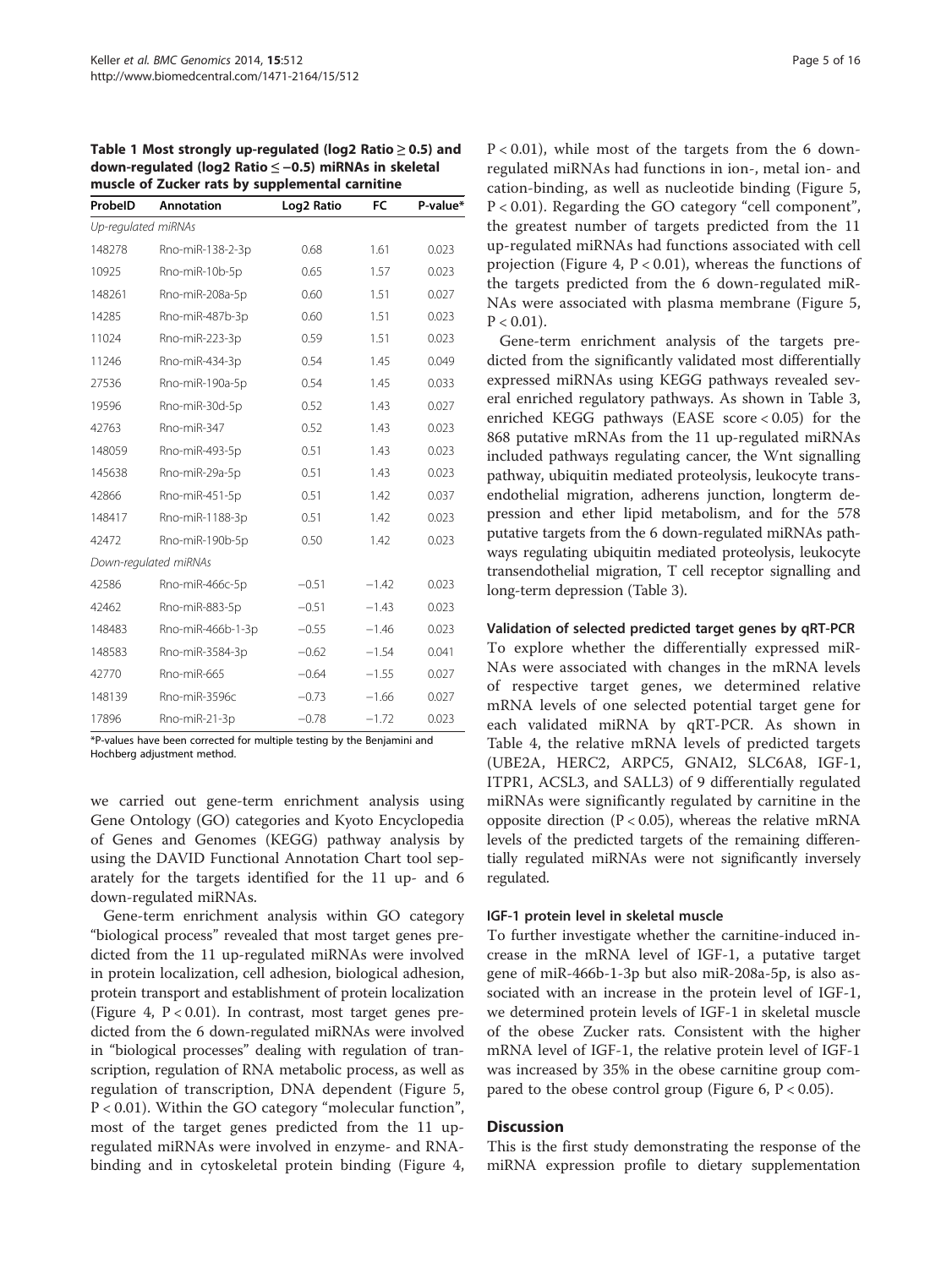with carnitine. miRNAs represent a relatively newly identified class of small non-coding RNA molecules which play an important role for gene expression by mainly downregulating the expression of protein-coding genes, and, consequently influence both, physiological and pathological processes. Since the molecular mechanisms underlying changes in gene expression by carnitine supplementation in livestock and model animals are only poorly understood, the present study aimed to elucidate possible alterations in the miRNA profile following dietary supplementation with carnitine. For miRNA profiling, we used skeletal muscle samples from carnitine-supplemented and control (nonsupplemented) obese Zucker rats, in which we have recently reported profound changes in the expression of genes involved in important metabolic pathways, like glucose and fatty acid metabolism and protein degradation [[30](#page-14-0)]. It is well known that the carnitine status in obese Zucker rats and other models of genetic and diet-induced obesity is markedly impaired and as a consequence several

metabolic disturbances are induced [[31-33\]](#page-14-0). In contrast,

supplementation with carnitine improves carnitine status, which was also demonstrated in the present study, and reverses to a great part these metabolic disturbances, like elevated blood levels of triacylglycerides and non-esterified fatty acids, glucose intolerance and insulin resistance [[30](#page-14-0)-[32,34](#page-14-0)]. The key finding of the present study is that carnitine supplementation resulted in a profound change in the miRNA expression profile in skeletal muscle of obese Zucker rats suggesting a novel regulatory mechanism by which dietary carnitine alters gene expression and mediates at least some of its biological effects. According to our miRNA microarray analysis, a total of 152 miRNAs were identified to be differentially expressed, 111 being upregulated and 41 being down-regulated, in skeletal muscle of the obese Zucker rats in response to carnitine supplementation. In order to elucidate the functional implications of alterations in the miRNA profile it is a widely accepted approach to identify the miRNA target genes by employing specific bioinformatics tools. Because one single miRNA can regulate the expression of hundreds of target mRNAs,

 $rno-miR-190b-5p$ Figure 3 Heat map and unsupervised hierarchical cluster analysis of the most strongly differentially expressed miRNAs in skeletal muscle of obese Zucker rats by supplemental carnitine. The clustering was provided by Exigon Services (Denmark) and carried out using the complete-linkage method together with the euclidean distance measure. Most strongly differentially expressed miRNAs chosen with a log2 Ratio ≥ 0.5 and ≤ -0.5 and an adjusted P-value < 0.05. Each row represents an individual miRNA and each column represents a sample. The miRNA clustering tree is shown on the left. The color scale illustrates the relative expression level of miRNAs. Red color represents an expression level below the reference channel, and green color represents expression higher than the reference. The codes on the legend are log2-transformed values.

<span id="page-5-0"></span>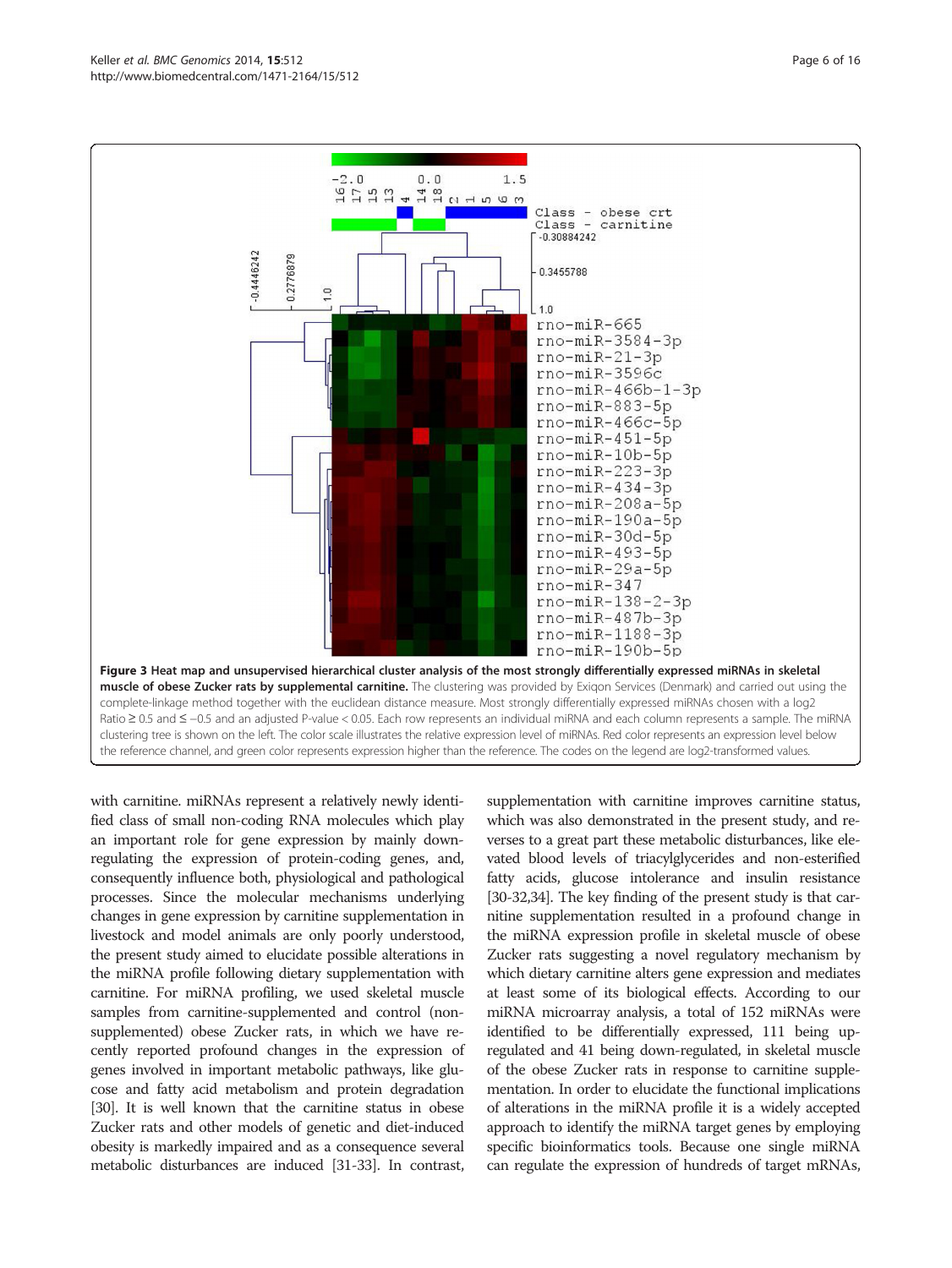<span id="page-6-0"></span>

|  | Table 2 Validation of microarray results using qRT-PCR |  |  |  |  |  |  |
|--|--------------------------------------------------------|--|--|--|--|--|--|
|--|--------------------------------------------------------|--|--|--|--|--|--|

|               | Mean fold changes |         | P-value*   |         |  |
|---------------|-------------------|---------|------------|---------|--|
| miRNAs        | microarray        | qRT-PCR | microarray | qRT-PCR |  |
| miR-138-2-3p  | 1.61              | 1.07    | 0.023      | 0.676   |  |
| miR-10b-5p    | 1.57              | 1.58    | 0.023      | 0.023   |  |
| miR-487b-3p   | 1.51              | 1.26    | 0.023      | 0.060   |  |
| miR-223-3p    | 1.51              | 1.59    | 0.023      | 0.015   |  |
| miR-208a-5p   | 1.51              | 4.26    | 0.027      | 0.001   |  |
| miR-434-3p    | 1.45              | 1.85    | 0.049      | 0.017   |  |
| miR-190a-5p   | 1.45              | 1.50    | 0.033      | 0.016   |  |
| miR-30d-5p    | 1.43              | 1.53    | 0.027      | 0.035   |  |
| miR-347       | 1.43              | 1.52    | 0.023      | 0.048   |  |
| miR-493-5p    | 1.43              | 1.64    | 0.023      | 0.001   |  |
| miR-29a-5p    | 1.43              | 1.49    | 0.023      | 0.047   |  |
| miR-451-5p    | 1.42              | 1.63    | 0.037      | 0.034   |  |
| miR-1188-3p   | 1.42              | 1.12    | 0.023      | 0.500   |  |
| miR-190b-5p   | 1.42              | 1.74    | 0.023      | 0.021   |  |
| miR-466c-5p   | $-1.42$           | $-1.49$ | 0.023      | 0.021   |  |
| miR-883-5p    | $-1.43$           | $-2.28$ | 0.023      | 0.005   |  |
| miR-466b-1-3p | $-1.46$           | $-1.76$ | 0.023      | 0.011   |  |
| miR-21-3p     | $-1.72$           | $-2.04$ | 0.023      | 0.001   |  |
| miR-3596c     | $-1.66$           | $-2.33$ | 0.027      | 0.004   |  |
| miR-665       | $-1.55$           | $-1.22$ | 0.027      | 0.140   |  |
| miR-3584-3p   | $-1.54$           | $-2.78$ | 0.041      | 0.003   |  |

\*P-values have been corrected for multiple testing by the Benjamini and Hochberg adjustment method.

while one gene may be targeted by many miRNAs, target prediction is usually carried out only in a small subset of the differentially expressed miRNAs, typically in the most strongly differentially regulated miRNAs. Following this approach, we selected those miRNAs, which were significantly differentially expressed between the two groups at a log2 ratio of  $≥ 0.5$  and  $≤ -0.5$  according to microarray analysis and according to qRT-PCR, resulting in 11 up-regulated and 6 down-regulated miRNAs, respectively. The subsequent in silico-target mRNA prediction revealed 868 and 578 target genes for the 11 up-regulated and the 6 downregulated miRNAs, respectively. Due to the limited conclusiveness of *in silico-predictions*, we determined mRNA levels of one individual target gene for each of the carnitine-regulated miRNAs using qRT-PCR in order to provide some proof of concept that predicted targets are indeed regulated in the expected direction in vivo. According to this, we observed that the majority of predicted target mRNAs of the differentially regulated miRNAs were regulated by carnitine in the opposite direction indicating that the predictions from in silico-analysis are reliable at least in some instances. One of the predicted miRNA-mRNA interactions, which could be confirmed in vivo, concerns the insulin-like growth factor (IGF)-1. IGF-1 is a known target of the down-regulated miR-466b-1-3p and has been demonstrated to be up-regulated by carnitine in the present study but also in previous studies [\[11,35](#page-14-0)]. In order to strengthen the biological relevance of miRNA-mRNA interactions for regulating gene expression by carnitine in the case of IGF-1, we also determined protein levels of IGF-1. In line with the elevated mRNA level of IGF-1 in skeletal muscle, we also observed increased protein levels of IGF-1 in skeletal muscle of rats of the carnitine group. This suggests that the elevated mRNA level of IGF-1 is a result of a decreased repressive activity of the down-regulated miR-466b-1-3p and that miRNA-mRNA interactions indeed play a significant role in mediating biological effects of carnitine. One important reason that might explain that the predictions of target mRNAs for differentially regulated miRNAs are not reliable in all instances is that one gene is normally subject to regulation by a cluster of miRNAs, from which certain miRNAs can be regulated in the opposite direction. Another reason might be that the carnitinemediated change in the expression of certain miRNAs was not strong enough to induce a significant change in the expression of the targeted mRNAs. Moreover, posttranscriptional modifications by carnitine might also be responsible for the observation that predicted miRNAmRNA interactions are not visible in vivo. Finally, we carried out gene-term enrichment analysis within the three GO categories and the KEGG pathway database using DAVID software, separately for the targets identified from the prediction of the 11 up- and 6 down-regulated miRNAs in order to identify biological functions of the predicted targets.

Noteworthy, gene-term enrichment analysis of the targets predicted from the differentially regulated miRNAs revealed that carnitine supplementation regulates miR-NAs that target a large set of genes involved in enzymeand RNA-binding, regulation of transcription, regulation of transcription-DNA dependent, regulation of RNA metabolic process, and nucleotide-binding. This clearly indicates that carnitine supplementation regulates many genes which are involved in controlling gene expression and that gene regulation by carnitine supplementation is more complex due to miRNA-mRNA interactions than previously thought. Amongst the predicted target mRNAs of the regulated miRNAs we found about 60 mRNAs encoding transcription factors, which were classified according to their function into general and specific transcription factors (not shown). We found that the main part belonged to the class specific transcription factors, like ATF3, BCL6, BCOR, BHLHE23, BHLHE41, CREM, E2F6, ELK4, HBP1, HIVEP1, IRF9, JUN, KLF15, MEF2C and many others. These specific transcription factors usually bind upstream of the initiation site to specific recognition sequences of the regulated gene to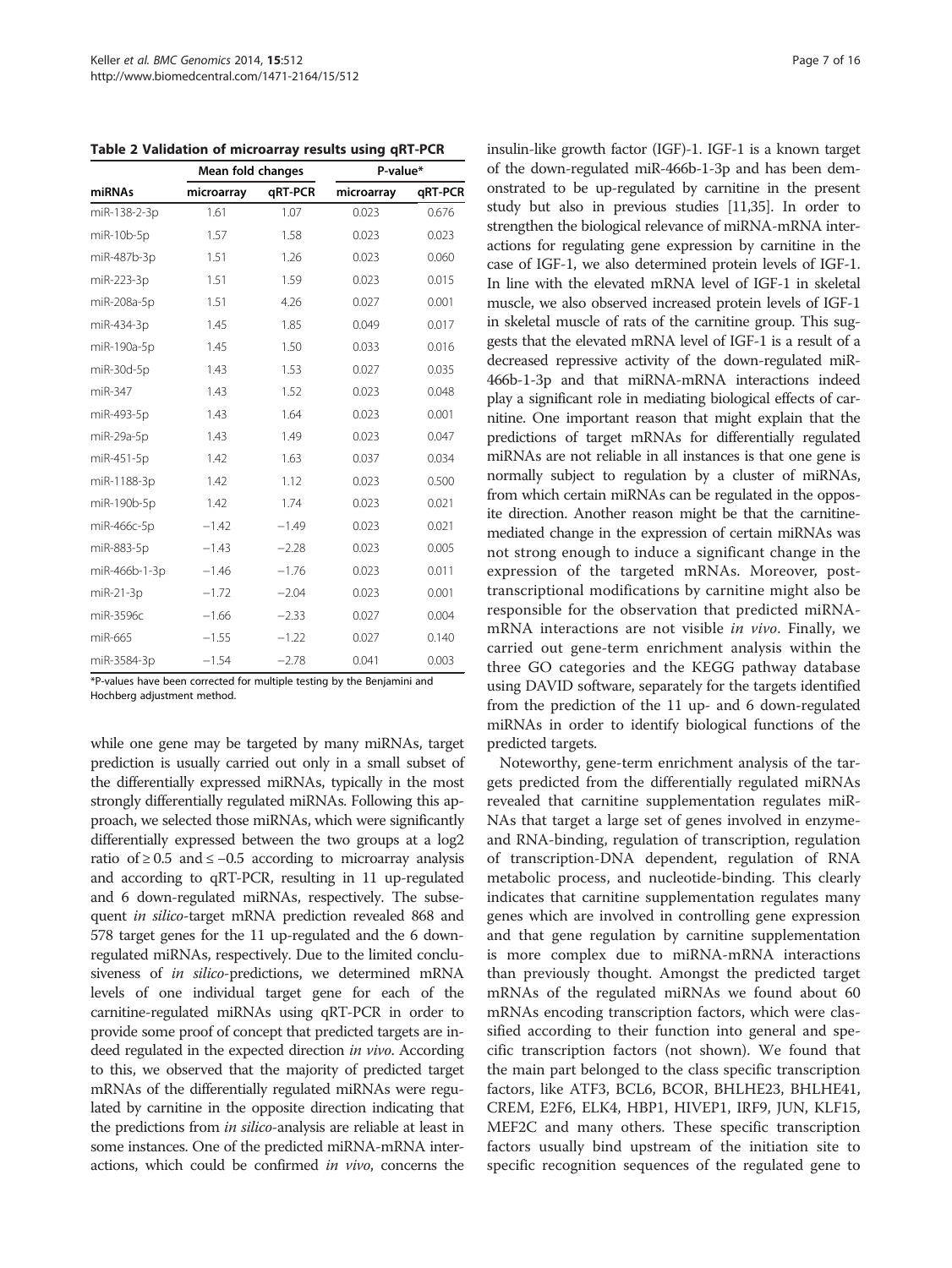<span id="page-7-0"></span>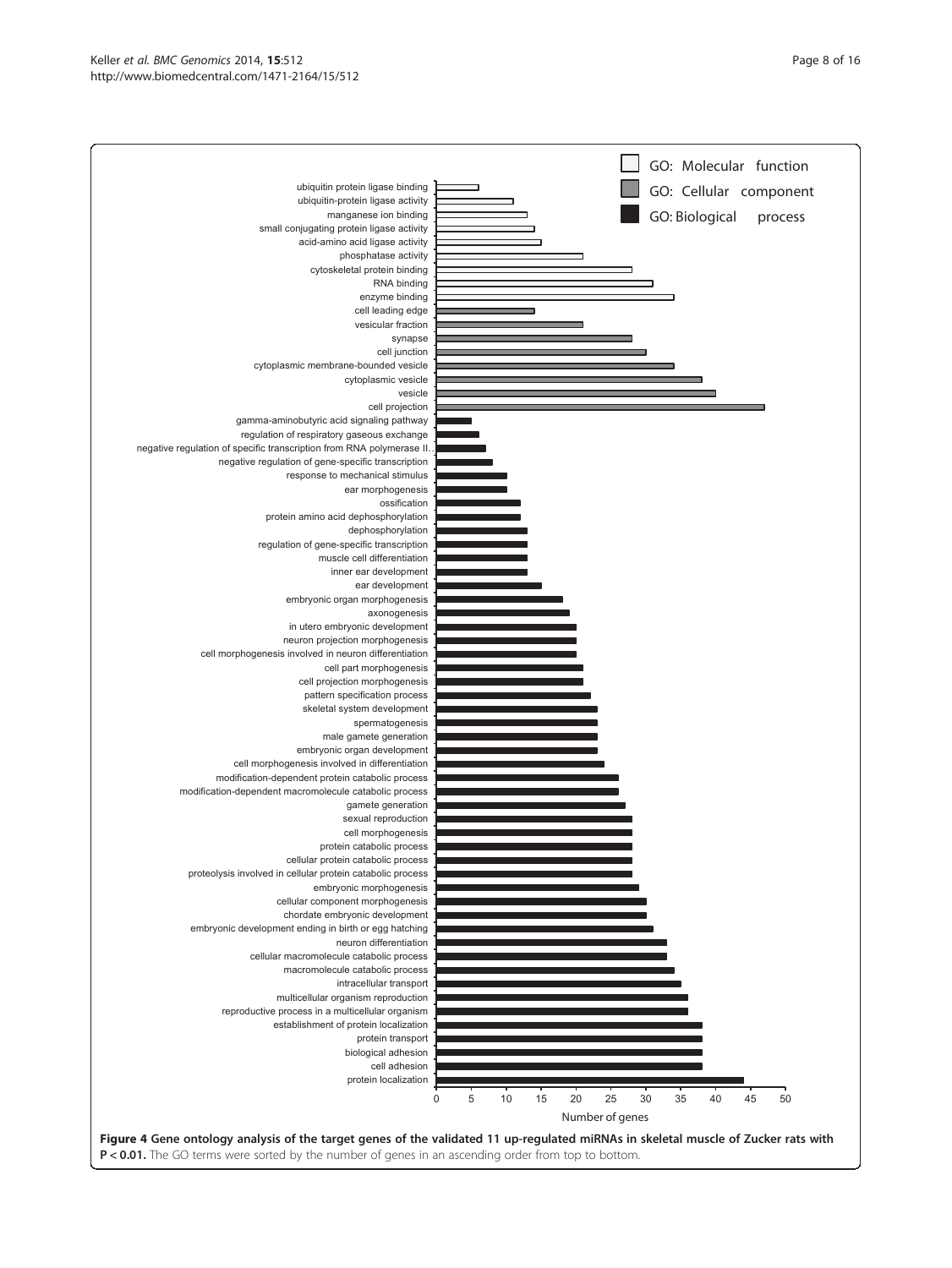<span id="page-8-0"></span>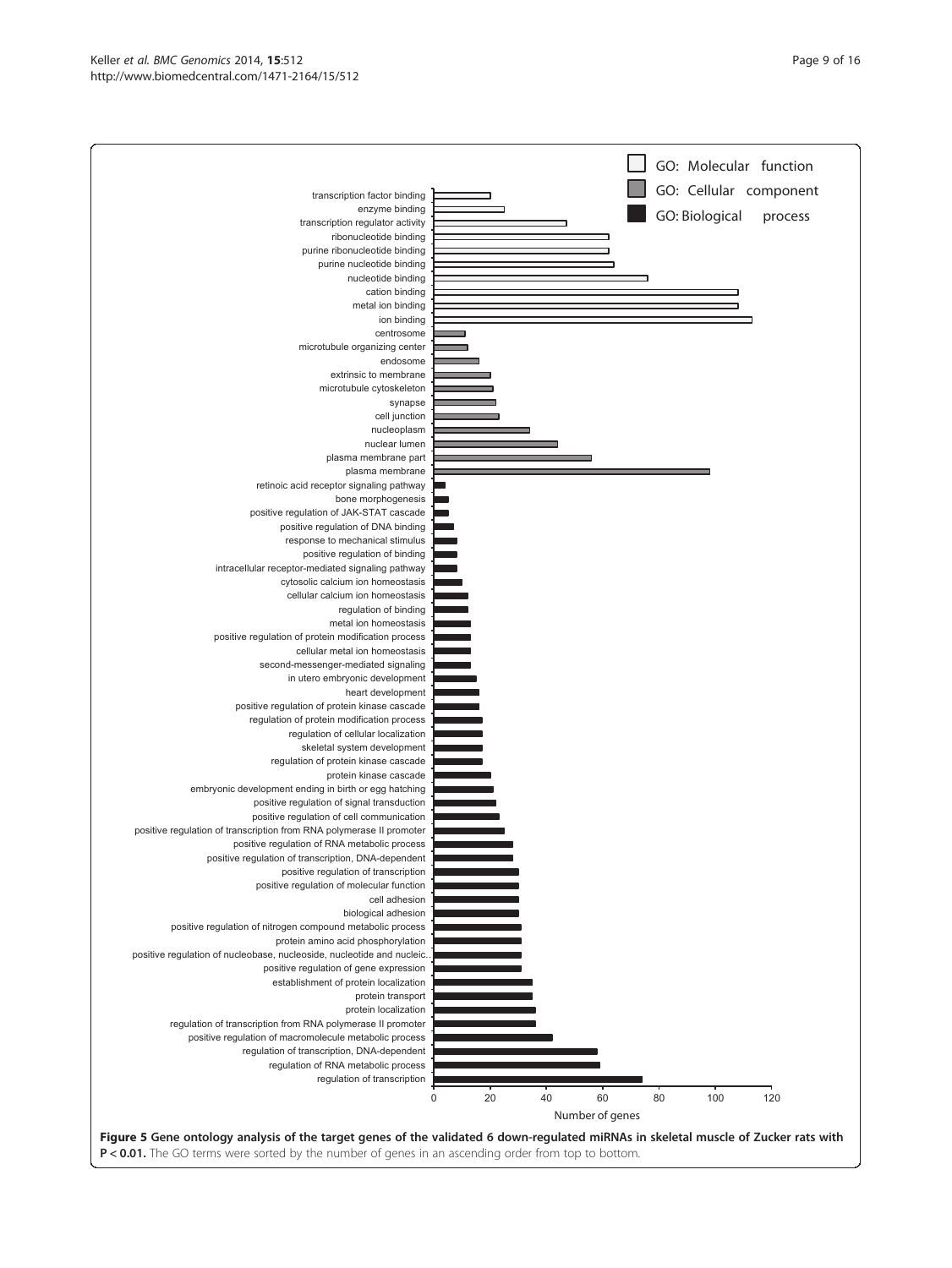| Pathway                                       | P-value | Genes                                                                                                                                   |  |  |
|-----------------------------------------------|---------|-----------------------------------------------------------------------------------------------------------------------------------------|--|--|
| Putative targets of the up-regulated miRNAs   |         |                                                                                                                                         |  |  |
| Athways in cancer                             | 0.044   | WNT5A, TCF7, FGFR3, RALBP1, VHL, TGFBR1, IGF1, CTNNA1, STK4,<br>ITGB1, IGF1R, CBLB, CCND1, HIF1A, CDKN1B, JUN, SOS2, HHIP, WNT9A, PIAS1 |  |  |
| Wnt signalling pathway                        | 0.012   | WNT5A, TBL1XR1, TCF7, ROCK2, PPP2R5D, DKK2, CCND1, SIAH1A,<br>JUN, CAMK2B, WNT9A, PPP3CA, FBXW11                                        |  |  |
| Ubiquitin mediated proteolysis                | 0.011   | CUL3, UBE2N, UBE2A, CBLB, UBE3A, VHL, UBE2K, SIAH1A, UBE2I, HERC2, PIAS1, FBXW11                                                        |  |  |
| Leukocyte transendothelial migration          | 0.037   | GNAI2, ACTN4, ROCK2, CXCR4, RAP1A, RAPGEF4, CTNNA1, ITGB1, CLDN23, PTPN11                                                               |  |  |
| Adherens junction                             | 0.026   | IGF1R, PVRL4, TCF7, TJP1, ACTN4, TGFBR1, CTNNA1, SNAI1                                                                                  |  |  |
| Longterm depression                           | 0.048   | IGF1R, GNAI2, PLA2G12A, GRID2, IGF1, PRKG2, ITPR2                                                                                       |  |  |
| Ether lipid metabolism                        | 0.044   | PLA2G12A, PLA2G7, PAFAH1B1, PPAP2A, PPAP2B                                                                                              |  |  |
| Putative targets of the down-regulated miRNAs |         |                                                                                                                                         |  |  |
| Ubiquitin mediated proteolysis                | 0.003   | CUL3, UBE2N, UBE3A, VHL, RHOBTB2, BIRC6, UBA6, UBE2I, SMURF2, UBE2D1, CUL1                                                              |  |  |
| Leukocyte transendothelial migration          | 0.017   | CLDN8, ITK, CLDN19, PIK3CA, RAPGEF4, CLDN11, ITGB1, MLLT4, PRKCB                                                                        |  |  |
| T cell receptor signalling pathway            | 0.036   | ITK, JUN, PIK3CA, CHP, DDAH1, NFATC3, LCP2, IL2                                                                                         |  |  |
| Long-term depression                          | 0.042   | GNAO1, IGF1, GUCY1B3, GRM1, ITPR1, PRKCB                                                                                                |  |  |

#### <span id="page-9-0"></span>Table 3 KEGG pathway analyses of the predicted target genes of the validated most differentially expressed microRNAs with P < 0.05

stimulate or repress its transcription. Although it is difficult to directly relate the functions of most these specific transcription factors to recently observed carnitine effects in skeletal muscle, it is likely that carnitine mediates at least some of its effects on gene expression

through regulating transcription factor activities by altering miRNA expression. The observation that the minor part of the transcription factors targeted by the carnitine-regulated miRNAs were general transcription factors, like GTF2B, GTF2I, HMGB2, MED14, MED17,

| Table 4 Validation of predicted target-mRNAs using qRT-PCR |  |  |  |
|------------------------------------------------------------|--|--|--|
|------------------------------------------------------------|--|--|--|

| Predicted target mRNAs | <b>Related miRNA</b>  | Obese control   | Obese carnitine              |
|------------------------|-----------------------|-----------------|------------------------------|
|                        |                       | Fold of control |                              |
|                        | Up-regulated miRNAs   |                 |                              |
| WNT5A                  | miR-10b-5p            | $1.00 \pm 0.57$ | $0.80 \pm 0.46$              |
| UBE2A                  | miR-223-3p            | $1.00 \pm 0.48$ | $0.52 \pm 0.10^*$            |
| HERC <sub>2</sub>      | miR-208a-5p           | $1.00 \pm 0.07$ | $0.87 \pm 0.08$ <sup>*</sup> |
| <b>ALCAM</b>           | miR-434-3p            | $1.00 \pm 0.13$ | $0.97 \pm 0.16$              |
| ARPC5                  | miR-190a-5p           | $1.00 \pm 0.18$ | $0.73 \pm 0.14$ <sup>*</sup> |
| GNAI2                  | miR-30d-5p            | $1.00 \pm 0.14$ | $0.72 \pm 0.07$ <sup>*</sup> |
| FADS1                  | miR-347               | $1.00 \pm 0.44$ | $0.86 \pm 0.11$              |
| PIAS1                  | miR-493-5p            | $1.00 \pm 0.50$ | $1.02 \pm 0.59$              |
| CBLB                   | miR-29a-5p            | $1.00 \pm 0.46$ | $0.91 \pm 0.25$              |
| SAMD4B                 | miR-451-5p            | $1.00 \pm 0.38$ | $0.98 \pm 0.27$              |
| WSB1                   | miR-190b-5p           | $1.00 \pm 0.41$ | $0.67 \pm 0.22$              |
|                        | Down-regulated miRNAs |                 |                              |
| SLC6A8                 | miR-466c-5p           | $1.00 \pm 0.44$ | $2.34 \pm 0.52$ <sup>*</sup> |
| ABCG1                  | miR-883-5p            | $1.00 \pm 0.38$ | $1.08 \pm 0.26$              |
| $IGF-1$                | miR-466b-1-3p         | $1.00 \pm 0.28$ | $2.26 \pm 0.65$ <sup>*</sup> |
| ITPR1                  | $miR-21-3p$           | $1.00 \pm 0.29$ | $1.37 \pm 0.15^{*}$          |
| ACSL3                  | miR-3596c             | $1.00 \pm 0.49$ | $2.11 \pm 0.87$ <sup>*</sup> |
| SALL3                  | miR-3584-3p           | $1.00 \pm 0.44$ | $6.32 \pm 2.47$ <sup>*</sup> |

Data are expressed as means ± SD and were presented as fold of the obese control group, which mean was set to 1; n = 6 rats/group. \*Indicates significant difference to the obese control group (P < 0.05).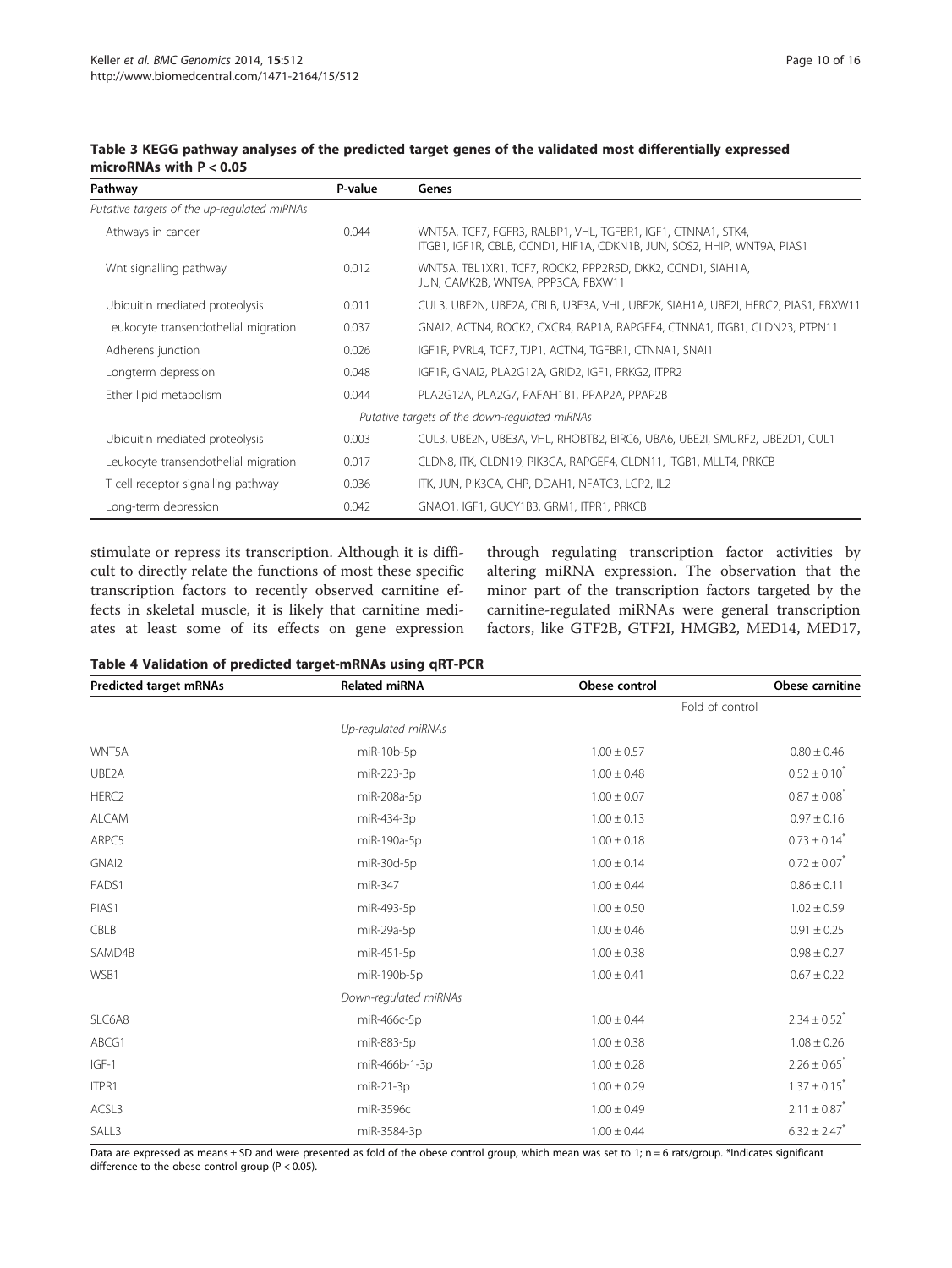<span id="page-10-0"></span>Keller et al. BMC Genomics 2014, 15:512 **Page 11 of 16** Page 11 of 16 http://www.biomedcentral.com/1471-2164/15/512



and PAF1, does not exclude a significant involvement in inducing carnitine effects in skeletal muscle [[7\]](#page-14-0), because general transcription factors are essential for gene transcription to occur due to their obligatory role in transcription initiation by RNA polymerase II. Analysis of the involvement of the predicted target genes in specific KEGG pathways showed that particularly genes playing roles in signal transduction pathways, like the Wnt signalling pathway (e.g. WNT5A, TBL1XR1, TCF7, JUN, DKK2), long-term depression (e.g. IGF1, IGF1R, GNAI2 and PRKCB), and protein-degrading pathways, like ubiquitin-mediated proteolysis (e.g. UBE2A, UBE3A, VHL, UBA6, SMURF2), are targeted by the miRNAs regulated by carnitine supplementation. Regulation of miRNAs targeting genes belonging to ubiqutin-mediated

proteolysis may provide a plausible explanation for our recent observations in rats and pigs that carnitine supplementation down-regulates key genes involved in ubiquitin-mediated proteolysis in skeletal muscle [[9-11](#page-14-0)]. Ubiquitin-mediated proteolysis within proteasomes is the most important protein degradation pathway in tissues in general, and particularly responsible for the degradation of myofibrillar proteins in skeletal muscle which make up about 60% of total muscle proteins. Thus, the observation that carnitine supplementation reduces muscle wasting in a rat model of cancer cachexia [[36\]](#page-14-0), which is characterized by an increased activity of ubiquitin-mediated proteolysis, is largely explained by inhibition of this pathway. Inhibition of this pathway by carnitine supplementation is probably mediated by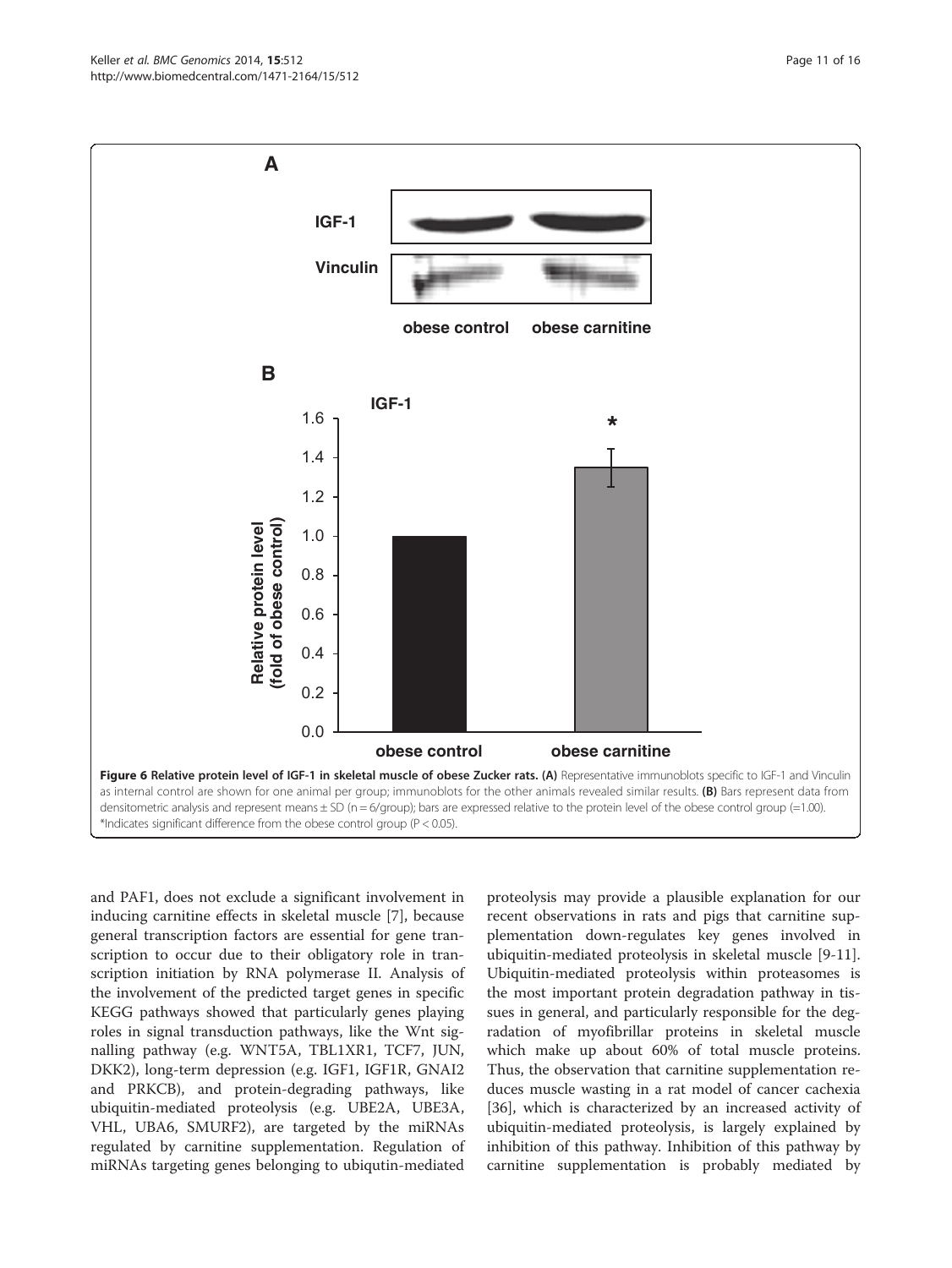increasing plasma concentrations of IGF-1, which has been observed in several species including humans, pigs, rats and chickens [[35,37](#page-14-0)[-41](#page-15-0)]. IFG-1 is an important negative regulator of this protein degrading pathway and this effect is mediated by an activation of the PI3/Akt signalling pathway leading to inactivation of FoxO transcription factors and thereby inhibition of the ubiquitinligating E3 ligases [\[42\]](#page-15-0). Recently, we have indeed observed that carnitine supplementation activates the IGF-1/PI3K/Akt signalling pathway, inactivates FoxOs, reduces expression of E3 ligases and decreases the amount of ubiquitinated proteins which are targeted for degradation via the proteasome [\[11](#page-14-0)]. Moreover, since IGF-1 has also prominent functions in cell proliferation and differentiation it was not surprising that enrichment analysis identified IGF-1 as one gene involved in the KEGG pathways "pathways in cancer" but also in "longterm depression", that was targeted by the miRNAs down-regulated by carnitine supplementation. Thus, our observations indicate that the recently observed increases in mRNA and/or protein levels of IGF-1 following carnitine supplementation is mediated at the level of miRNA-mRNA interactions.

The large number of target genes (about 1,500) predicted from the most strongly regulated miRNAs and the other not explicitly mentioned data from gene-term enrichment analysis for the targets identified shows that carnitine supplementation may cause several other biological effects than up-regulation of IGF-1 or inhibition of ubiquitin-mediated proteolysis via miRNA-mRNA interactions. However, the biological implications of most of the observed carnitine-mediated changes in the miRNA expression profile and its impact on specific metabolic and signalling pathways and whole metabolism cannot be resolved with certainty using biostatistics tools alone, because the prediction of target genes from differentially expressed miRNAs is only an *in silico*-approach and, thus, has clear limitations. Therefore, time-consuming experimental studies with cultured muscle cells, in which the effect of carnitine in the presence of miRNA-specific inhibitors or during over-expression or knockdown of specific miRNAs on target gene expression is studied, are necessary in the future to validate at least some of the carnitine-mediated miRNA-mRNA interactions. Given that most of the detectable miRNAs (152 out of 259) were regulated by carnitine, it would be interesting to investigate in a future time-course experiment whether there are early and late responding miRNAs which behave differently to carnitine supplementation.

## Conclusions

The present study clearly shows for the first time that a large set of miRNAs in skeletal muscle of obese Zucker rats are responsive to carnitine supplementation suggesting

a novel mechanism through which carnitine exerts its multiple effects on gene expression. Using biostatistics tools at least some of the recently reported effects of carnitine supplementation on gene expression (IGF-1, E3 ligases) could be demonstrated to be likely mediated via miRNAmRNA interactions. Although the biological implications of most of the observed carnitine-mediated changes in the miRNA expression profile cannot be predicted using this biostatistics approach alone and experimental validations of miRNA-mRNA interactions are necessary, our results indicate that carnitine supplementation exerts several other biological effects through altering the expression of miRNAs.

## Methods

## Animal experiment

The animal experiment was approved by the local Animal Care and Use Committee. For this study, we used plasma and muscle samples from 6 obese Zucker rats per group from a previous experiment [[30\]](#page-14-0). In this experiment, 8 to 10 week old, male obese (fa/fa) Zucker rats (Crl:ZUC-Lepr<sup>ta</sup>; Charles River, France) were randomly divided in two groups (obese control group and obese carnitine group) and fed semi-purified diets according to the recommendations of the American Insti-tute of Nutrition (AIN)-93G [[43\]](#page-15-0) *ad libitum* for 28 days. The treatment duration was based on several reports in the literature that carnitine supplementation improves carnitine status and causes profound changes in gene expression in different tissues within a few weeks [[7\]](#page-14-0). The obese carnitine group received the same diet supplemented with 3 g carnitine/kg diet. Blood was collected and plasma obtained by centrifugation, and skeletal muscle (M. rectus femoris) was excised and immediately stored at −80°C. A detailed description of the animal experiment and sample collection can be found in our previous publication [\[30](#page-14-0)].

#### Carnitine analysis

Concentrations of free carnitine and acetyl carnitine in plasma and muscle were determined by tandem mass spectrometry using deuterated carnitine- $d_3$  as internal standard as described recently in detail [[44\]](#page-15-0). Concentration of total carnitine was calculated as the sum of free and acetyl carnitine.

#### RNA isolation

For miRNA microarray and qRT-PCR analysis total RNA, including small RNAs, was isolated from muscle samples using the Qiagen miRNeasy Mini Kit (Qiagen, Hilden, Germany), according to the manufacturer's protocol. Afterwards, the concentration of the RNA was determined using an Infinite 200 M microplate reader and a nanoQuant Plate (both from Tecan, Männedorf,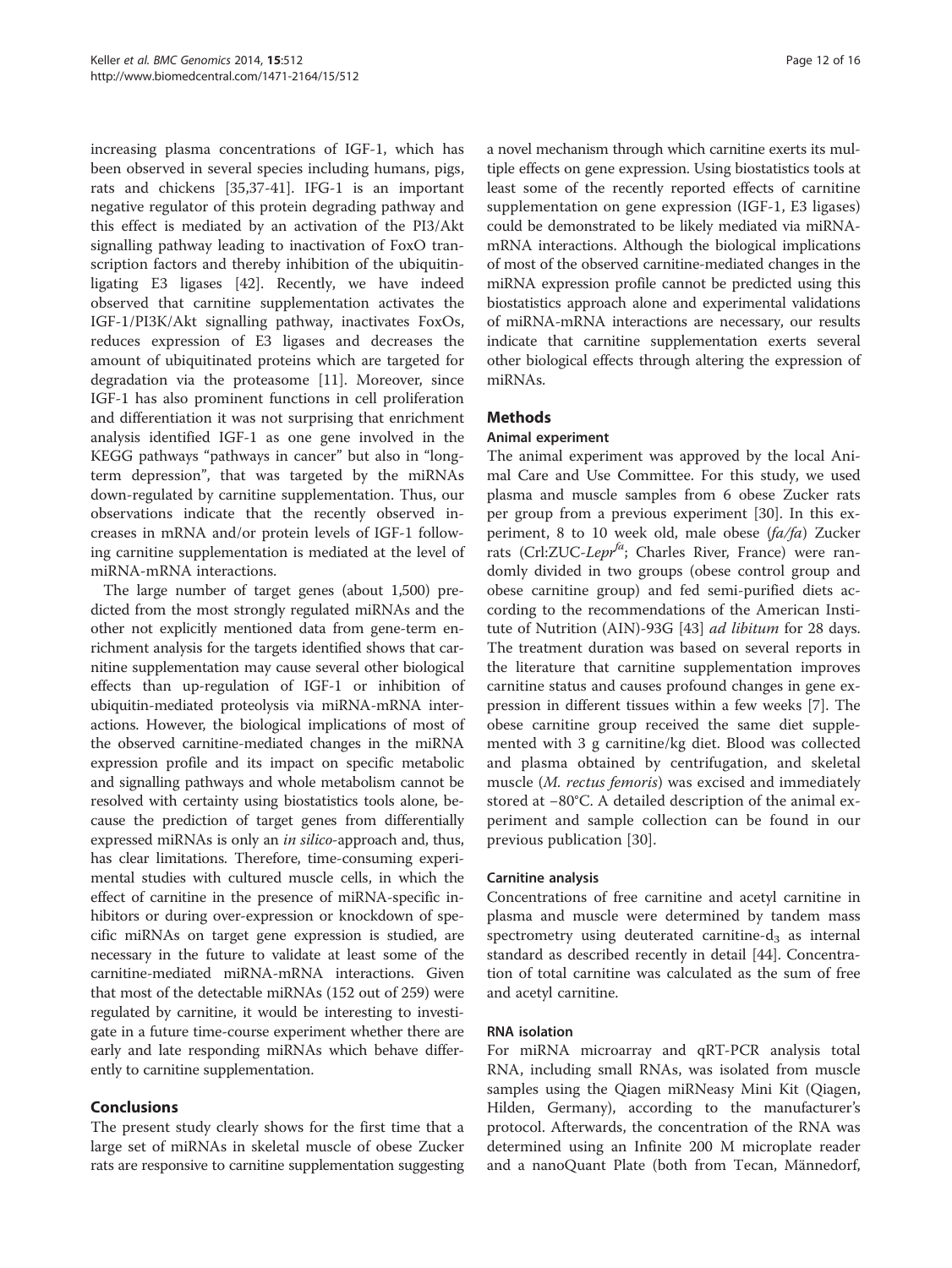Switzerland) and its integrity was confirmed by agarose gel electrophoresis. Isolated RNA samples were immediately frozen and stored at −80°C.

#### miRNA microarray analysis

All microarray analyses were conducted at Exiqon Services (Denmark). Sample total RNA quality was verified using an Agilent BioAnalyzer 2100 System. MiRCURY LNA™ microRNA Arrays (7th Gen) following the miR-BASE release 18 ([http://www.mirbase.org/\)](http://www.mirbase.org/) were used to analyze the expression profile of each sample (Exiqon, Denmark). Briefly, 750 ng total RNA from both sample and reference was labeled using the mercury LNA™ microRNA Hi-Power Labeling Kit, Hy3™/Hy5™ (Exiqon, Denmark) and were mixed pair-wise and hybridized according to the instruction manual using a Tecan HS4800™ hybridization station (Tecan, Austria). Afterwards, slides were scanned using the Agilent G2565BA Microarray scanner System (Agilent Technologies, Inc., USA) and image analysis was carried out using the Ima-Gene® 9 (mercury LNA™ microRNA Array Analysis Software, Exiqon, Denmark). The quantified signals were background corrected (Normexp with offset value 10, see [[45](#page-15-0)]) and normalized using the global Lowess (LOcally WEighted Scatterplot Smoothing) regression algorithm. The signal values were filtered based on absent/ present calls. miRNAs with present calls < 20% were removed from the final dataset used for the expression analysis. The microarray data related to all samples have been deposited in NCBI's Gene Expression Omnibus public repository [[46\]](#page-15-0).

#### qRT-PCR validation of differentially expressed miRNAs

qRT-PCR reactions were performed using a Rotor-Gene 2000 system (Corbett Research, Mortlake, Australia) to validate the expression of 21 miRNAs, which showed significant differences in their expression level with an adjusted  $P < 0.05$  in the microarray experiment. For this end, 0.5 μg of total RNA (RNA templates were the same as used for microarray hybridizations) were reverse transcribed using the miScript II RT Kit (Qiagen, Hilden, Germany), according the manufacturer's protocol and was stored in diluted (1:10) aliquots at −20°C. 2 μl cDNA, 2 μl each of miScript Universal Primer (10x) and miScript Primer Assay (10x) and 4 μl RNase free water were added to 10 μl QuantiTect SYBR Green PCR Master Mix (2x) (all from Qiagen, Hilden, Germany). The qRT-PCR cycle comprised of, 15-minute incubation at 95°C followed by 40 cycles of a three-stage temperature profile of 94°C for 15 sec and 55°C for 30 sec and final 70°C for 30 sec. The relative changes of each transcript were calculated by using the the  $2^{-\Delta Ct}$  equation [[47](#page-15-0)] with the expression level of U6 snRNA (U6 small nuclear RNA) as an internal control.

#### Prediction of targets of differentially expressed microRNAs and functional analysis

Prediction of putative miRNA targets was performed by using three online free available algorithms TargetScan release version 6.2 ([http://www.targetscan.org/\)](http://www.targetscan.org/), miRanda and miRDB ([http://mirdb.org/miRDB/\)](http://mirdb.org/miRDB/). To identify enriched (overrepresented) Gene Ontology (GO) terms and Kyoto Encyclopedia of Genes and Genomes (KEGG) pathways for the target genes of the differentially expressed miRNAs, we used the Database for Annotation, Visualization and Integrated Discovery (DAVID) gene annotation tool [[48\]](#page-15-0).

#### qRT-PCR validation of selected potential target genes

qRT-PCR analysis of predicted target genes and reference genes as well as calculation of gene expression data was performed as described recently in detail [\[10](#page-14-0)]. The normalization factor was calculated as the geometric mean of expression data of the three most stable out of six tested potential reference genes (CANX, MDH1, ACTB, RPL13, TOP1, and ATP5B). The three most stable reference genes were (the stability score M as calculated by GeNorm is shown in brackets): CANX (0.025), TOP1 (0.030) and RPL13 (0.036). Means and SD were calculated from normalized expression data for samples of the same treatment group. The mean of the obese control group was set to 1 and mean and SD of the obese carnitine group were scaled proportionally. Features of genespecific primer pairs are listed in Table [5](#page-13-0).

#### Western Blotting

For western blot analysis, frozen muscle samples (30 mg) were homogenized in RIPA buffer (radioimmunoprecipitation assay buffer; 50 mM Tris, 150 mM NaCl, 10% glycerol, 0.1% SDS, 1% Triton X-100, 1 mM EDTA, 0.5% deoxycholate, 1% protease inhibitor mix; pH 7.5) using an Ultraturrax (IKA Werke GmbH, Staufen, Germany). The homogenate was centrifuged at  $16,200 g$  (4°C) for 15 min. Protein concentrations were determined in the supernatants using the bicinchoninic acid protein assay kit (Interchim, Montluçon, France) with BSA as standard. Subsequently, equal amounts (50 μg) of protein samples were separated on 12.5% SDS-PAGE and electrotransferred to a nitrocellulose membrane (Pall Corporation, Pensacola, FL, USA). Loading of equal amounts of protein in each line was verified by Ponceau S (Carl Roth, Karlsruhe, Germany) staining. After incubation the membranes overnight at 4°C in blocking solution (5% nonfat dried milk powder), membranes were incubated with primary antibodies against IGF-1 (polyclonal anti-IGF-1 antibody; Santa Cruz Biotechnology, Inc., Santa Cruz, Ca, USA) and Vinculin (monoclonal anti-Vinculin antibody; Invitrogen Corporation, CA, USA) as a reference protein for normalization. The membranes were washed, and then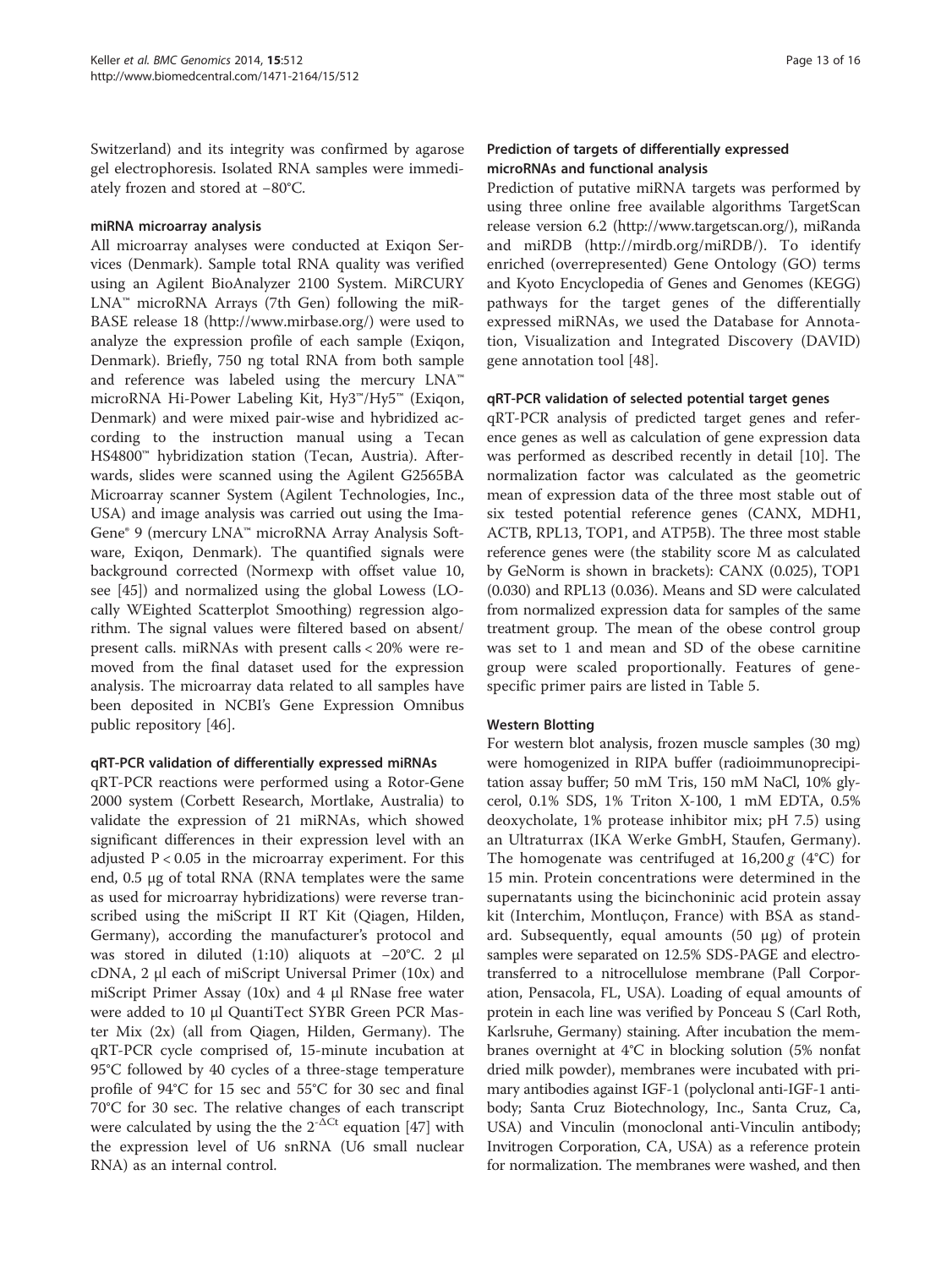| Gene              | Forward Primer (3'-5')         | Reverse Primer (3'-5')         | Product length (bp) | $T_m$ (°C) | <b>NCBI GenBank</b> |
|-------------------|--------------------------------|--------------------------------|---------------------|------------|---------------------|
| Reference genes   |                                |                                |                     |            |                     |
| ACTB              | GACCTCTATGCCAACACAGT           | CACCAATCCACACAGAGTAC           | 154                 | 60         | NM_031144.2         |
| ATP5B             | <b>GCACCGTCAGAACTATTGCT</b>    | GAATTCAGGAGCCTCAGCAT           | 203                 | 60         | NM 134364.1         |
| CANX              | CCAGATGCAGATCTGAAGAC           | <b>CTGGGTCCTCAATTTCACGT</b>    | 175                 | 60         | NM_172008.2         |
| MDH1              | CAGACAAAGAAGAGGTTGCC           | CGTCAGGCAGTTTGTATTGG           | 206                 | 60         | NM 033235.1         |
| RPL13             | CTTAAATTGGCCACGCAGCT           | <b>CTTCTCAACGTCTTGCTCTG</b>    | 198                 | 60         | NM_031101.1         |
| TOP <sub>1</sub>  | GAAGAACGCTATCCAGAAGG           | <b>GCTTTGGGACTCAGCTTCAT</b>    | 137                 | 60         | NM_022615.1         |
| Target genes      |                                |                                |                     |            |                     |
| ABCG1             | <b>GCCATCCCTGTCTTGCTCTT</b>    | <b>TCCTCTCGGTCCAAGCCATA</b>    | 143                 | 56         | NM_053502.1         |
| ACSL3             | <b>GTAAAACTTGATTCCCGTTGAGA</b> | GTGTCGCAGCCAGGATACA            | 307                 | 60         | NM_057107.1         |
| <b>ALCAM</b>      | <b>TCGCTGACCCTCATCGTAGA</b>    | <b>ATCGTCTGCCTCATCGTGTT</b>    | 321                 | 60         | NM 031753.1         |
| ARPC5             | GGGATGTCGAAGAACACGGT           | <b>GTAGGCATGAGTCCACCTCG</b>    | 142                 | 60         | NM_001025717.1      |
| CBLB              | TTGAAGGGTGAAGATGCTTTTGAT       | ACTGGAGCCTGGAGGTTTTG           | 105                 | 60         | NM 133601.1         |
| FADS1             | CCACTACGCTGGTCAGGATG           | AGCGCCTTATTCTTGGTGGG           | 144                 | 60         | NM_053445.2         |
| GNAI2             | GCCGAGCGCTCTAAGATGAT           | <b>TGCTTGACGATGGTGCTCTT</b>    | 119                 | 60         | NM_031035.3         |
| HERC <sub>2</sub> | CCTGACCACCGAGAGGAAAC           | <b>ACACCATCATCTGGATATCTGTT</b> | 102                 | 60         | NM 001107520.1      |
| $IGF-1$           | CCCGGGACGTACCAAAATGAGCG        | ATGTCAGTGTGGCGCTGGGC           | 354                 | 64         | NM_001082477.2      |
| ITPR1             | ATGCCAGGAGGAAATGCGAA           | <b>CTCAGGGGTGGACTTGGTTC</b>    | 250                 | 60         | NM 006236992.1      |
| PIAS1             | ATGACCTGCTGGACGAACTG           | ACTGTCGTGGACAATCGGAC           | 355                 | 60         | NM 001106829.2      |
| SALL3             | <b>CTCTTCTTGGTTTCCTAGGCGT</b>  | <b>TCCGCCCACTTGAAGAACTC</b>    | 130                 | 60         | NM 001108892.1      |
| SAMD4B            | <b>TGTGGACCTCCCCTGCTTTG</b>    | GAGCAAAGGCACAGAAACCTG          | 199                 | 60         | NM 001107498.1      |
| SLC6A8            | <b>GGTCCCCTGTCATCGAGTTC</b>    | GAGGACCACGTAGGGGAATG           | 197                 | 60         | NM_017348.2         |
| UBE2A             | <b>TGTGGAAACCACAGGACAACT</b>   | CAGTCACGCCAGCTTTGTTC           | 327                 | 60         | NM 001013933.1      |
| WNT5A             | <b>TCCGCAGTCCTGCTTTGAAT</b>    | CAAAGCCACTCCTGGGCTTA           | 156                 | 60         | NM_022631.1         |
| WSB1              | GAGTTCCCGGAATCAGACGG           | CCGGAGCAAAAGCAACAGTC           | 163                 | 60         | NM_00104256.1       |

<span id="page-13-0"></span>Table 5 Characteristics of specific primers used for validation of target-mRNAs by qRT-PCR

incubated with a horseradish peroxidase conjugated secondary polyclonal anti-rabbit-IgG antibody (Sigma-Aldrich, Steinheim, Germany) at RT. Afterwards blots were developed using ECL Plus or ECL Advanced (both GE Healthcare, Munich, Germany). The signal intensities of specific bands were detected with a Bio-Imaging system (Syngene, Cambridge, UK) and quantified using Syngene GeneTools software (nonlinear dynamics).

#### Statistical analysis

Values presented in the text are means  $\pm$  SD. Data were analyzed by Student's t test with dietary carnitine concentration as factor using the Minitab statistical software (Release 13, Minitab Inc., State College, PA, USA). Means were considered significantly different at  $P < 0.05$ . P-values of microarray data have been corrected for multiple testing by the Benjamini and Hochberg adjustment method. miRNAs with an adjusted P-value < 0.05 were considered to be differentially expressed miRNAs by carnitine supplementation. Subsequently, genes found to be significant by the one-way ANOVA test have been

subjected to the Tukey's 'Honest Significant Difference' test to determine which groups contribute most to the significant difference.

#### Availability of supporting data

The microarray data set supporting the results of this article is available in the Gene Expression Omnibus repository, GEO Series accession number GSE58537, [http://](http://www.ncbi.nlm.nih.gov/geo/query/acc.cgi?acc=GSE58537) [www.ncbi.nlm.nih.gov/geo/query/acc.cgi?acc=GSE58537.](http://www.ncbi.nlm.nih.gov/geo/query/acc.cgi?acc=GSE58537)

#### Additional files

[Additional file 1:](http://www.biomedcentral.com/content/supplementary/1471-2164-15-512-S1.xlsx) Differentially expressed miRNAs by supplemental carnitine in skeletal muscle of obese Zucker rats. Spreadsheet contains all differentially expressed miRNAs by carnitine with an adjusted P-value < 0.05.

[Additional file 2:](http://www.biomedcentral.com/content/supplementary/1471-2164-15-512-S2.docx) Predicted target genes of the 17 validated, most differentially expressed miRNAs by supplemental carnitine in skeletal muscle of obese Zucker rats. Spreadsheet contains target genes of the validated 11 up- and 6 down-regulated miRNAs by supplemental carnitine predicted by at least one and a maximum of three online free available algorithms TargetScan, miRanda and miRDB.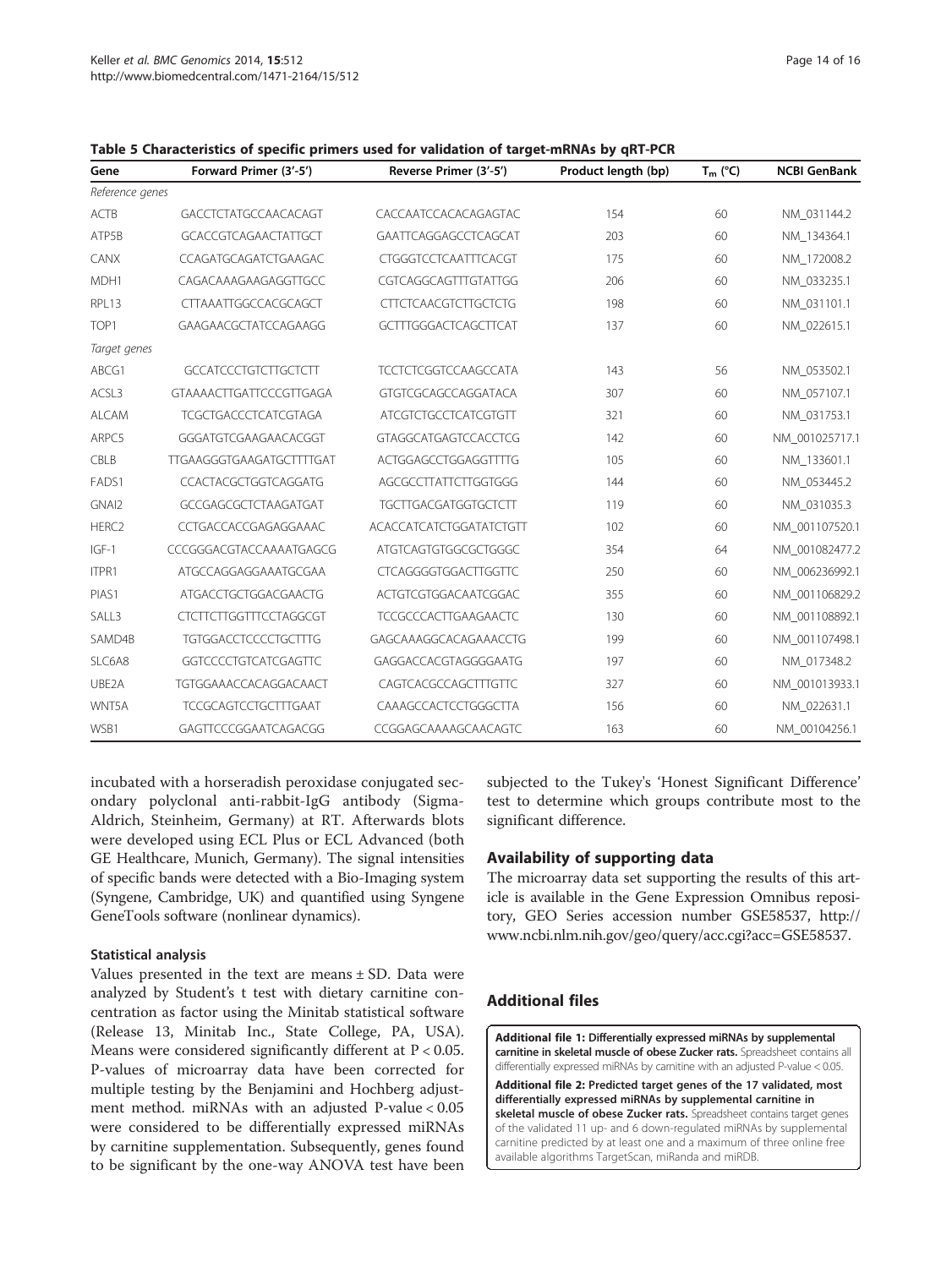#### <span id="page-14-0"></span>**Abbreviations**

miRNA: microRNA; qRT-PCR: Quantitative real time-polymerase chain reaction; IGF-1: Insulin like growth factor 1; GO: Gene ontology; KEGG: Kyoto encyclopedia of genes and genomes.

#### Competing interests

The authors declare that they have no competing interests.

#### Authors' contributions

JK and KE designed research and coordinated the study. JK carried out the molecular biological analyses. JK, RR and KE wrote the paper. All authors read and approved the final manuscript.

#### Acknowledgements

Janine Keller is financed by the Deutsche Forschungsgemeinschaft (DFG; Germany). The authors are very grateful to Erika Most for carnitine analytics.

#### Received: 12 November 2013 Accepted: 17 June 2014 Published: 21 June 2014

#### References

- 1. Kerner J, Hoppel C: Fatty acid import into mitochondria. Biochim Biophys Acta 2000, 1486:1–17.
- 2. Owen KQ, Nelssen JL, Goodband RD, Weeden TL, Blum SA: Effect of L-carnitine and soybean oil on growth performance and body composition of early-weaned pigs. J Anim Sci 1996, 74:1612–1619.
- 3. Musser RE, Goodband RD, Tokach MD, Owen KQ, Nelssen JL, Blum SA, Dritz SS, Civis CA: Effects of L-carnitine fed during gestation and lactation on sow and litter performance. J Anim Sci 1999, 77:3289–3295.
- 4. Heo K, Odle J, Han IK, Cho W, Seo S, van Heugten E, Pilkington DH: Dietary L-carnitine improves nitrogen utilization in growing pigs fed low energy, fat-containing diets. J Nutr 2000, 130:1809–1814.
- Eder K, Ramanau A, Kluge H: Effect of L-carnitine supplementation on performance parameters in gilts and sows. J Anim Physiol Anim Nutr (Berl) 2001, 85:73–80.
- 6. Ramanau A, Kluge H, Spilke J, Eder K: Reproductive performance of sows supplemented with dietary L-carnitine over three reproductive cycles. Arch Tierernahr 2002, 56:287–296.
- 7. Ringseis R, Keller J, Eder K: Role of carnitine in the regulation of glucose homeostasis and insulin sensitivity: evidence from in vivo and in vitro studies with carnitine supplementation and carnitine deficiency. Eur J Nutr 2012, 51:1–18.
- 8. Keller J, Ringseis R, Priebe S, Guthke R, Kluge H, Eder K: Effect of L-carnitine on the hepatic transcript profile in piglets as animal model. Nutr Metab (Lond) 2011, 8:76.
- Keller J, Ringseis R, Priebe S, Guthke R, Kluge H, Eder K: Dietary L-carnitine alters gene expression in skeletal muscle of piglets. Mol Nutr Food Res 2011, 55:419–429.
- 10. Keller J, Ringseis R, Koc A, Lukas I, Kluge H, Eder K: Supplementation with l-carnitine downregulates genes of the ubiquitin proteasome system in the skeletal muscle and liver of piglets. Animal 2012, 6:70-78.
- 11. Keller J, Couturier A, Haferkamp M, Most E, Eder K: Supplementation of carnitine leads to an activation of the IGF-1/PI3K/Akt signalling path way and down regulates the E3 ligase MuRF1 in skeletal muscle of rats. Nutr Metab (Lond) 2013, 10:28.
- 12. Ambros V: The functions of animal microRNAs. Nature 2004, 431:350-355.
- 13. Bartel DP: MicroRNAs: genomics, biogenesis, mechanism, and function. Cell 2004, 2004(116):281–297.
- 14. Qin W, Shi Y, Zhao B, Yao C, Jin L, Ma J, Jin Y: miR-24 regulates apoptosis by targeting the open reading frame (ORF) region of FAF1 in cancer cells. PLoS One 2010, 5:e9429.
- 15. Shivdasani RA: MicroRNAs: regulators of gene expression and cell differentiation. Blood 2006, 108:3646–3653.
- 16. Grimson A, Farh KK, Johnston WK, Garrett-Engele P, Lim LP, Bartel DP: MicroRNA targeting specificity in mammals: determinants beyond seed pairing. Mol Cell 2007, 27:91–105.
- 17. Filipowicz W, Bhattacharyya SN, Sonenberg N: Mechanisms of posttranscriptional regulation by microRNAs: are the answers in sight? Nat Rev Genet 2008, 9:102–114.
- 18. Wienholds E, Plasterk RH: MicroRNA function in animal development. FEBS Lett 2005, 579:5911–5922.
- 19. Wu L, Fan J, Belasco JG: MicroRNAs direct rapid deadenylation of mRNA. Proc Natl Acad Sci U S A 2006, 103:4034–4039.
- 20. Ørom UA, Nielsen FC, Lund AH: MicroRNA-10a binds the 5'UTR of ribosomal protein mRNAs and enhances their translation. Mol Cell 2008, 30:460–471.
- 21. Krek A, Grün D, Poy MN, Wolf R, Rosenberg L, Epstein EJ, MacMenamin P, da Piedade I, Gunsalus KC, Stoffel M, Rajewsky N: Combinatorial microRNA target predictions. Nat Genet 2005, 37:495–500.
- 22. Lewis BP, Burge CB, Bartel DP: Conserved seed pairing, often flanked by adenosines, indicates that thousands of human genes are microRNA targets. Cell 2005, 120:15-20.
- 23. Cheng Y, Ji R, Yue J, Yang J, Liu X, Chen H, Dean DB, Zhang C: MicroRNAs are aberrantly expressed in hypertrophic heart: do they play a role in cardiac hypertrophy? Am J Pathol 2007, 170:1831-1840.
- 24. Ikeda S, Kong SW, Lu J, Bisping E, Zhang H, Allen PD, Golub TR, Pieske B, Pu WT: Altered microRNA expression in human heart disease. Physiol Genomics 2007, 31:367–373.
- 25. Zhang B, Pan X, Cobb GP, Anderson TA: microRNAs as oncogenes and tumor suppressors. Dev Biol 2007, 302:1-12.
- 26. Yildirim SS, Akman D, Catalucci D, Turan B: Relationship between downregulation of miRNAs and increase of oxidative stress in the development of diabetic cardiac dysfunction: junctin as a target protein of miR-1. Cell Biochem Biophys 2013, 67:1397–1408.
- 27. Shen H, Liu T, Fu L, Zhao S, Fan B, Cao J, Li X: Identification of microRNAs involved in dexamethasone-induced muscle atrophy. Mol Cell Biochem 2013, 381:105–113.
- 28. Karere GM, Glenn JP, VandeBerg JL, Cox LA: Differential microRNA response to a high-cholesterol, high-fat diet in livers of low and high LDL-C baboons. BMC Genomics 2012, 13:320.
- 29. Parra P, Serra F, Palou A: Expression of adipose microRNAs is sensitive to dietary conjugated linoleic acid treatment in mice. PLoS One 2010, 5:e13005.
- 30. Couturier A, Ringseis R, Mooren FC, Krüger K, Most E, Eder K: Carnitine supplementation to obese Zucker rats prevents obesity-induced type II to type I muscle fiber transition and favors an oxidative phenotype of skeletal muscle. Nutr Metab (Lond) 2013, 10:48.
- 31. Koves TR, Ussher JR, Noland RC, Slentz D, Mosedale M, Ilkayeva O, Bain J, Stevens R, Dyck JR, Newgard CB, Lopaschuk GD, Muoio DM: Mitochondrial overload and incomplete fatty acid oxidation contribute to skeletal muscle insulin resistance. Cell Metab 2008, 7:45-56.
- 32. Noland RC, Koves TR, Seiler SE, Lum H, Lust RM, Ilkayeva O, Stevens RD, Hegardt FG, Muoio DM: Carnitine insufficiency caused by aging and overnutrition compromises mitochondrial performance and metabolic control. J Biol Chem 2009, 284:22840–22852.
- 33. Ringseis R, Mooren FC, Keller J, Couturier A, Wen G, Hirche F, Stangl GI, Eder K, Krüger K: Regular endurance exercise improves the diminished hepatic carnitine status in mice fed a high-fat diet. Mol Nutr Food Res 2011, 55(Suppl 2):193–202.
- 34. Power RA, Hulver MW, Zhang JY, Dubois J, Marchand RM, Ilkayeva O, Muoio DM, Mynatt RL: Carnitine revisited: potential use as adjunctive treatment in diabetes. Diabetologia 2007, 50:824–832.
- 35. Heo YR, Kang CW, Cha YS: L-Carnitine changes the levels of insulin-like growth factors (IGFs) and IGF binding proteins in streptozotocin-induced diabetic rat. J Nutr Sci Vitaminol (Tokyo) 2001, 47:329–334.
- 36. Busquets S, Serpe R, Toledo M, Betancourt A, Marmonti E, Orpí M, Pin F, Capdevila E, Madeddu C, López-Soriano FJ, Mantovani G, Macciò A, Argilés JM: L-Carnitine: an adequate supplement for a multi-targeted antiwasting therapy in cancer. Clin Nutr 2012, 31:889-895.
- 37. Di Marzio L, Moretti S, D'Alò S, Zazzeroni F, Marcellini S, Smacchia C, Alesse E, Cifone MG, De Simone C: Acetyl-L-carnitine administration increases insulin-like growth factor 1 levels in asymptomatic HIV-1-infected subjects: correlation with its suppressive effect on lymphocyte apoptosis and ceramide generation. Clin Immunol 1999, 92:103-110.
- 38. Kita K, Kato S, Amanyaman M, Okumura J, Yokota H: Dietary L-carnitine increases plasma insulin-like growth factor-I concentration in chicks fed a diet with adequate dietary protein level. Br Poult Sci 2002, 43:117–121.
- 39. Doberenz J, Birkenfeld C, Kluge H, Eder K: Effects of L-carnitine supplementation in pregnant sows on plasma concentrations of insulin-like growth factors, various hormones and metabolites and chorion characteristics. J Anim Physiol Anim Nutr (Berl) 2006, 90:487–499.
- 40. Woodworth JC, Tokach MD, Nelssen JL, Goodband RD, Dritz SS, Koo SI, Minton JE, Owen KQ: Influence of dietary L-carnitine and chromium